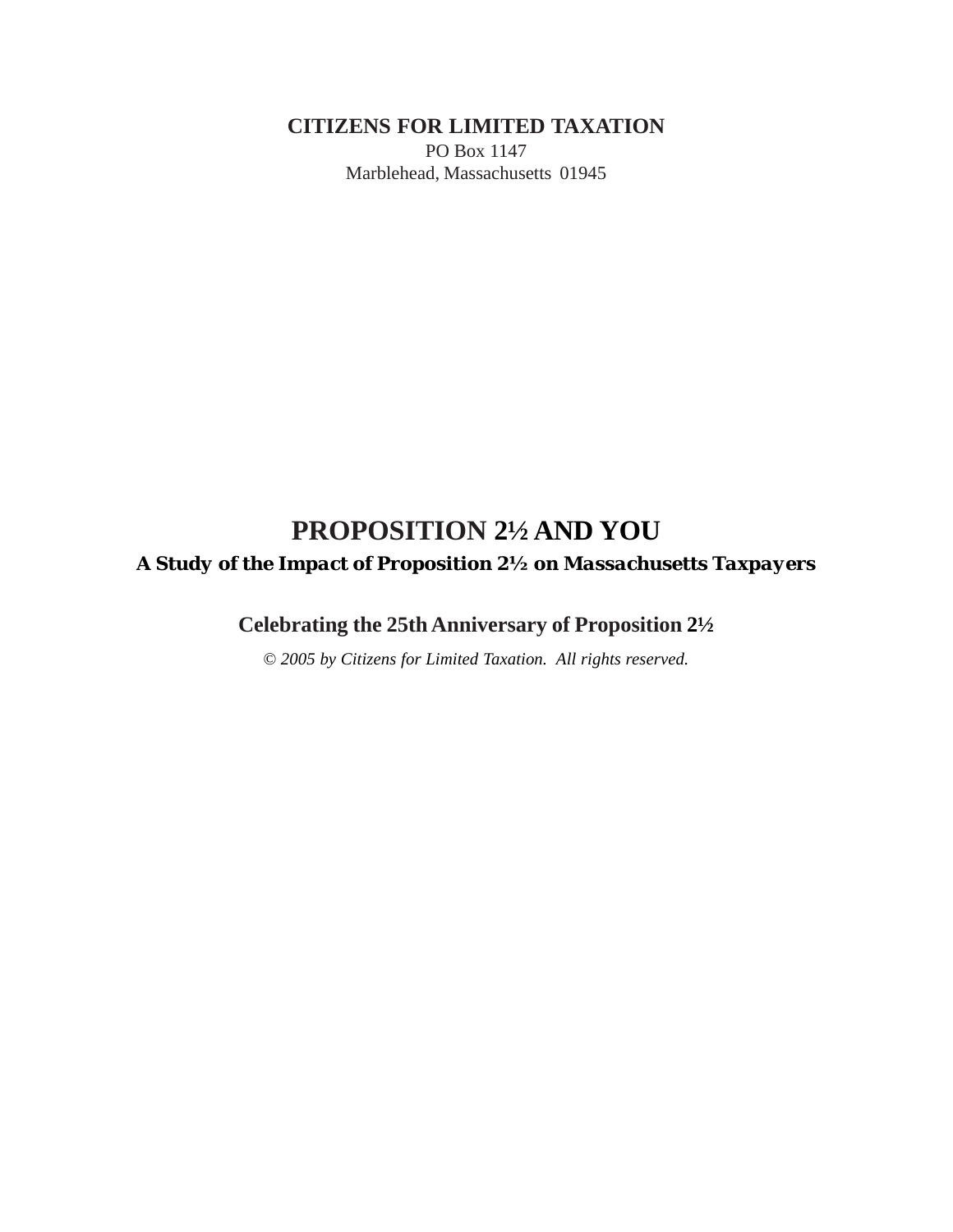# **Proposition 2½ and You**

*A Study of the Impact of Proposition 2½ on Massachusetts Taxpayers, by the Citizens Economic Research Foundation (CERF), for Citizens for Limited Taxation, which created Prop 2½ as a 1980 ballot question. Research by Gerald Amirault with the assistance of the assessors' offices in seven communities. Evaluation and format by Loretta Hayden and Dr. Charles Ormsby. Narrative by Barbara Anderson. © 2005 by Citizens for Limited Taxation. All rights reserved.*

Proposition  $2\frac{1}{2}$  is twenty-five years old on November 4, 2005 – the date that Massachusetts voters passed it into law by 59-41 percent. Many studies have been done of its impact on the cities and towns, and on taxpayers in general. In 2000, CERF commissioned a formal study by Lane & Co. – "Proposition  $2\frac{1}{2}$  Twenty Years Later" – (available at www.cltg.org) – which showed that the per capita residential property tax levy actually dropped 1.6 percent after adjusting for inflation.

This study is a less formal look at the impact on some individual taxpayers, whose assessed values and tax rates could be traced by their local assessors back to 1970. Using an annual compounding factor, their average annual percent of increase was determined in those ten years prior to Prop  $2\frac{1}{2}$ , and their average annual percent of increase in the twenty-five years since Prop  $2\frac{1}{2}$  was adopted by voters. From these actual annual amounts, the difference of what they would be paying this year, if Prop 2½ had never passed, was extrapolated.

Of course this is a "what if" study. It could be speculated that if Prop  $2\frac{1}{2}$  had not passed in 1980, angry voters might have eventually abolished the property tax altogether. Or, with a continuing levy among the highest property taxes in the nation, many of them may have revolted with their feet, leading to a population exodus and property value decline. This study assumes a status quo over twenty-five years, with compliant taxpayers, and property values that increase despite the tax burden on owners.

We recognize that government can never get enough, so it is assumed that even without Proposition 2½, the trend toward higher user fees, particularly water, sewer and trash fees, would have continued after 1980. It is noted that some of the tax increases during this period were the result of Prop  $2\frac{1}{2}$  overrides or debt exclusions, with all but one of the communities studied having passed at least one. What follows are case studies of nine actual Massachusetts taxpaying households, and their savings from Proposition 2½. I begin with myself:

**Taxpayer A**. Divorced taxpayer activist with one son, twin grandchildren, lives in a five room cottage that was purchased in 1975, divided from a lot that also included the home now occupied by Taxpayer C. Property value, 2005: \$376,400. Tax bill \$3,109. Average annual property tax increase on her lot before Prop  $2\frac{1}{2}$ : 8.81%. Average annual increase since Prop  $2\frac{1}{2}$ , even with several Marblehead overrides: 5.38%. If the pre-2½ levy had continued, the present property tax would be \$6,710. **Taxpayer A has saved \$3,601 this year alone**.

*Continued* –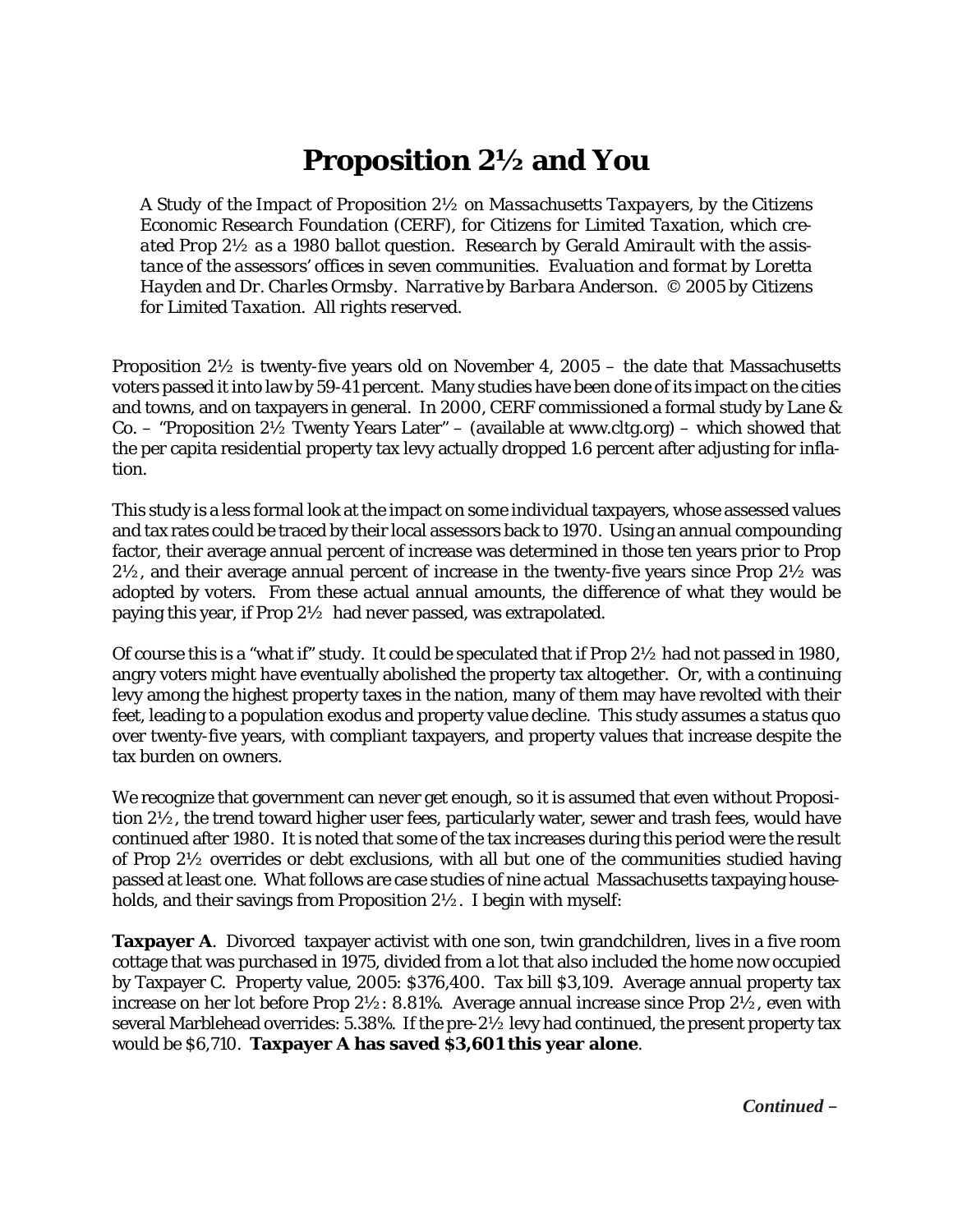**Taxpayer B**. Marblehead businessman living with his wife and four children in the small cape that was built by his lobsterman grandfather. Located on Marblehead Harbor, it has always carried a relatively high assessment. So the savings for Taxpayer C is **a relatively small \$617 this year**. However, he also owns the property next to Taxpayer A, which he rents to:

**Taxpayer C**. Another taxpayer activist, who pays part of the \$4,032 tax bill in his rent on this small cottage that was separated from the property of Taxpayer A in 1975. Because it carries more land, it is assessed at \$488,100. **The savings from Prop 2½ on this property: \$6,341 this year alone. The tenant also deducted \$2,448 from his state income tax this year as his rental deduction, and saved \$77.90 from the auto excise cut**, two other provisions of Prop 2½ *(see footnote)*.

**Taxpayer D**. This couple, now in their early 50s, bought this four bedroom colonial in 1977 and raised three children, one still at home. The city of Malden, where she teaches, has never had an override. The taxes increased 5.75% a year on average during the '70s and 0.97% after Prop 2½ became law, **saving them \$5834 this year alone**.

**Taxpayer E**. An orthodontic lab technician and illustrator of children's books, two dogs and two cats, reside in a Topsy-style four bedroom cottage near the water in Scituate, where the couple raised three children as they added rooms. **Their savings this year was \$5,787.**

**Taxpayer F**. This semi-retired executive/federal official/educator and his wife, who have three sons and five grandchildren, live in a home presently valued at over a million dollars in Rockport, which has had many overrides and debt exclusions. Their annual tax increases before and after Prop 2½ were not as dramatically different as those of the other taxpayers: 7.985% before, and 6.249% after. Nevertheless **they saved \$5,520 this year**.

**Taxpayer G**. This couple has lived together for many years in a modest home with a swimming pool. One is a systems analyst and the other was appointed by Gov. Weld as the official astrologer of the commonwealth; they have two dogs. Their taxes increased 3.083% a year on average until Saugus had the highest vote for Prop 2½ in 1980; now the increase is .906% and **they saved \$2,173 this year**.

**Taxpayer H**. This retired Air Force master sergeant and his wife raised four sons in a Billerica bungalow, where two sons still live with them and they entertain three granddaughters. **They saved \$2,400 this year** toward the one-story home they are building.

**Taxpayer I**. A recent widow with one grown son. She has just retired from social work and lives in her East Bridgewater family home, inherited from her grandmother. **She saved \$1,260 this year**.

**Any taxpayer** who is living in a home that existed ten years prior to 1980, in a community that has records dating back that far, can duplicate our study and determine his own savings this year, by finding the average increase during the '70s and applying it annually for the next 25 years.

\* *Along with the property tax levy limit*, *Prop 2½ created a rental deduction from the state income tax, and cut the annual auto excise rate from \$66/\$1000 to \$25/\$1000. All the above taxpayers are also enjoying the auto excise reduction every year.*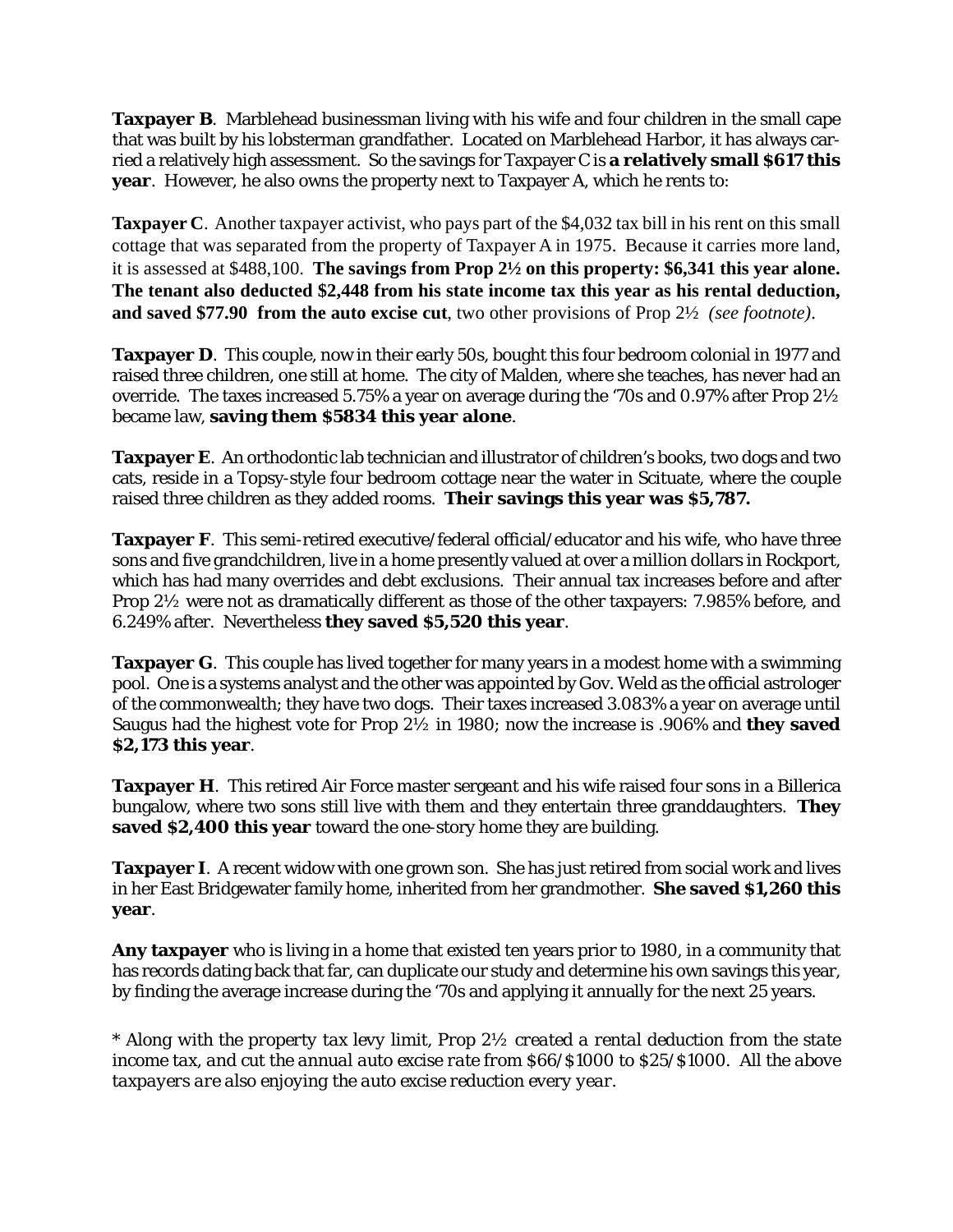#### **TAXPAYER A** – **MARBLEHEAD**

#### **TABLE 1 - BEFORE AND AFTER**

Taxpayer A - Marblehead **YEAR TAX BILL**<br>Pre-Prop 2<sup>1</sup>/<sub>2</sub> *Pre-Prop* 2<sup>1</sup>/<sub>2</sub> *M*<sub>2</sub> *S* 362.88 Pre-Prop  $2\frac{1}{2}$ 

1980 \$844.20

**ANNUAL COMPOUNDING FACTOR AVERAGE ANNUAL % INCREASE** 8.810%

**RATIO** 2.3263889 = Last year divided by first year **# OF YEARS** 10 = Last year minus first year<br> **ANNUAL COMPOUNDING FACTOR** 1.0880985 = 10th root of 2.3263889

| Taxpayer A - Marblehead | <b>YEAR</b> | <b>TAX BILL</b>                 |
|-------------------------|-------------|---------------------------------|
| Post-Prop 21/2          | 1981        | \$884.40                        |
|                         | 2005        | \$3,109.06                      |
| <b>RATIO</b>            |             | $3.5154455$ = Last year divided |
| $\overline{a}$ of veaps |             |                                 |

**AVERAGE ANNUAL % INCREASE** 5.378%

by first year # OF YEARS 24 = Last year minus first year **ANNUAL COMPOUNDING FACTOR** 1.0537781 = 24th root of 3.5154455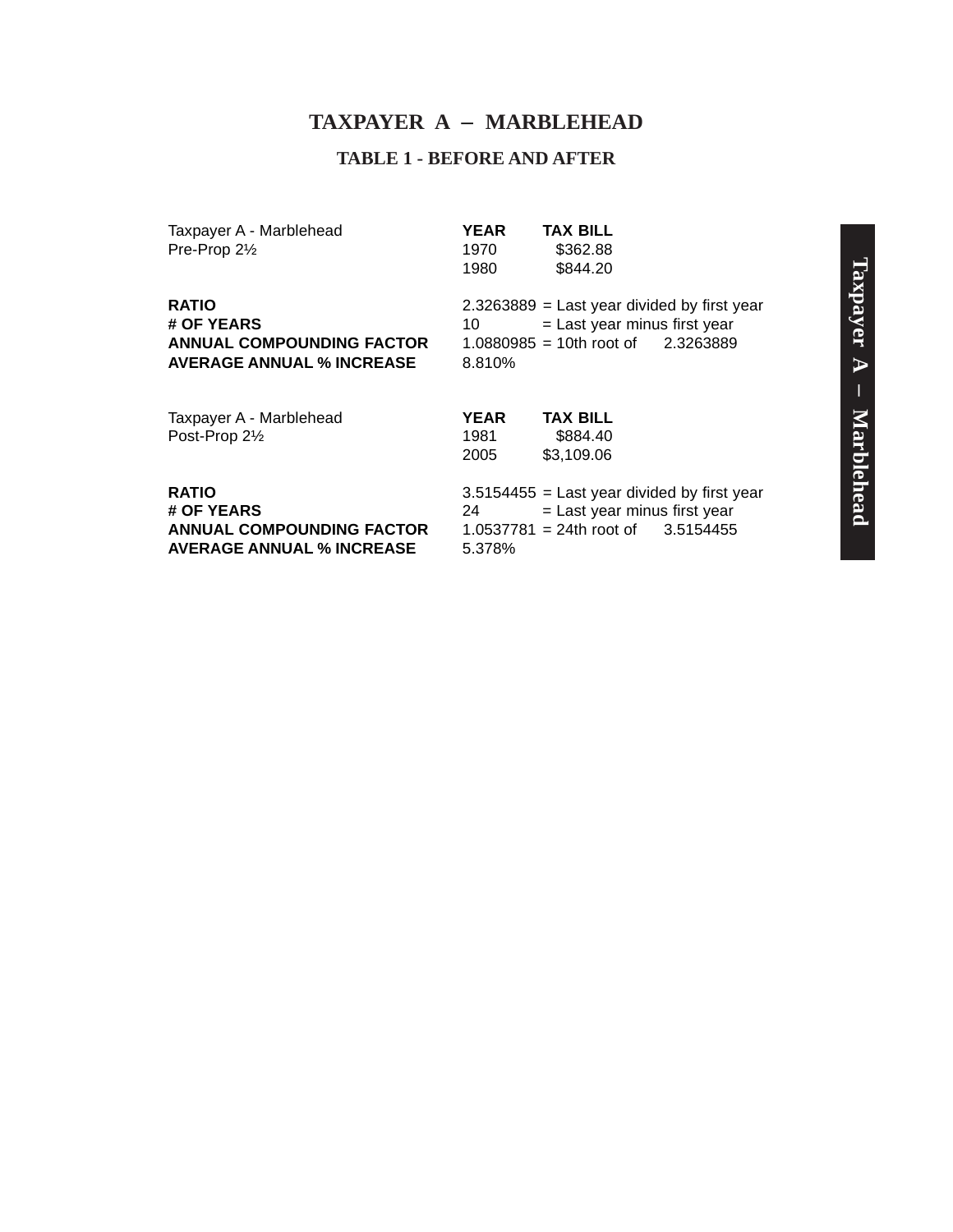#### **TAXPAYER A** – **MARBLEHEAD**

#### **TABLE 2 - PROPERTY TAXES PAID**

| YEAR | VALUE     | RATE    | TAX BILL   |
|------|-----------|---------|------------|
| 1970 | \$10,368  | \$35.00 | \$362.88   |
| 1971 | \$10,368  | \$39.50 | \$409.54   |
| 1972 | \$10,914  | \$43.50 | \$474.76   |
| 1973 | \$10,914  | \$44.50 | \$485.67   |
| 1974 | \$11,241  | \$44.00 | \$494.60   |
| 1975 | \$11,241  | \$49.50 | \$556.43   |
| 1976 | \$11,860  | \$55.00 | \$652.30   |
| 1977 | \$13,100  | \$56.00 | \$733.60   |
| 1978 | \$13,400  | \$63.00 | \$844.20   |
| 1979 | \$13,400  | \$63.00 | \$844.20   |
| 1980 | \$13,400  | \$63.00 | \$844.20   |
| 1981 | \$13,400  | \$66.00 | \$884.40   |
| 1982 | \$13,400  | \$67.00 | \$897.80   |
| 1983 | \$16,400  | \$68.50 | \$1,123.40 |
| 1984 | \$16,400  | \$70.00 | \$1,148.00 |
| 1985 | \$164,000 | \$12.00 | \$1,968.00 |
| 1986 | \$111,600 | \$12.00 | \$1,339.20 |
| 1987 | \$110,200 | \$12.20 | \$1,344.44 |
| 1988 | \$174,800 | \$12.90 | \$2,254.92 |
| 1989 | \$174,800 | \$8.30  | \$1,450.84 |
| 1990 | \$152,000 | \$8.67  | \$1,317.84 |
| 1991 | \$152,000 | \$9.77  | \$1,485.04 |
| 1992 | \$139,400 | \$10.94 | \$1,525.04 |
| 1993 | \$130,200 | \$11.87 | \$1,545.47 |
| 1994 | \$138,200 | \$11.94 | \$1,650.11 |
| 1995 | \$144,400 | \$11.85 | \$1,711.14 |
| 1996 | \$146,100 | \$11.98 | \$1,750.28 |
| 1997 | \$150,800 | \$12.18 | \$1,836.74 |
| 1998 | \$163,700 | \$12.00 | \$1,964.40 |
| 1999 | \$172,300 | \$11.60 | \$1,998.68 |
| 2000 | \$180,900 | \$11.14 | \$2,015.23 |
| 2001 | \$207,000 | \$10.23 | \$2,117.61 |
| 2002 | \$271,000 | \$9.50  | \$2,574.50 |
| 2003 | \$315,100 | \$8.42  | \$2,653.14 |
| 2004 | \$324,800 | \$8.48  | \$2,754.30 |
| 2005 | \$376,400 | \$8.26  | \$3,109.06 |

*This property was separated from that of Taxpayer C in 1975, so the taxes on each property are apportioned for the share paid by each during the years they were combined.*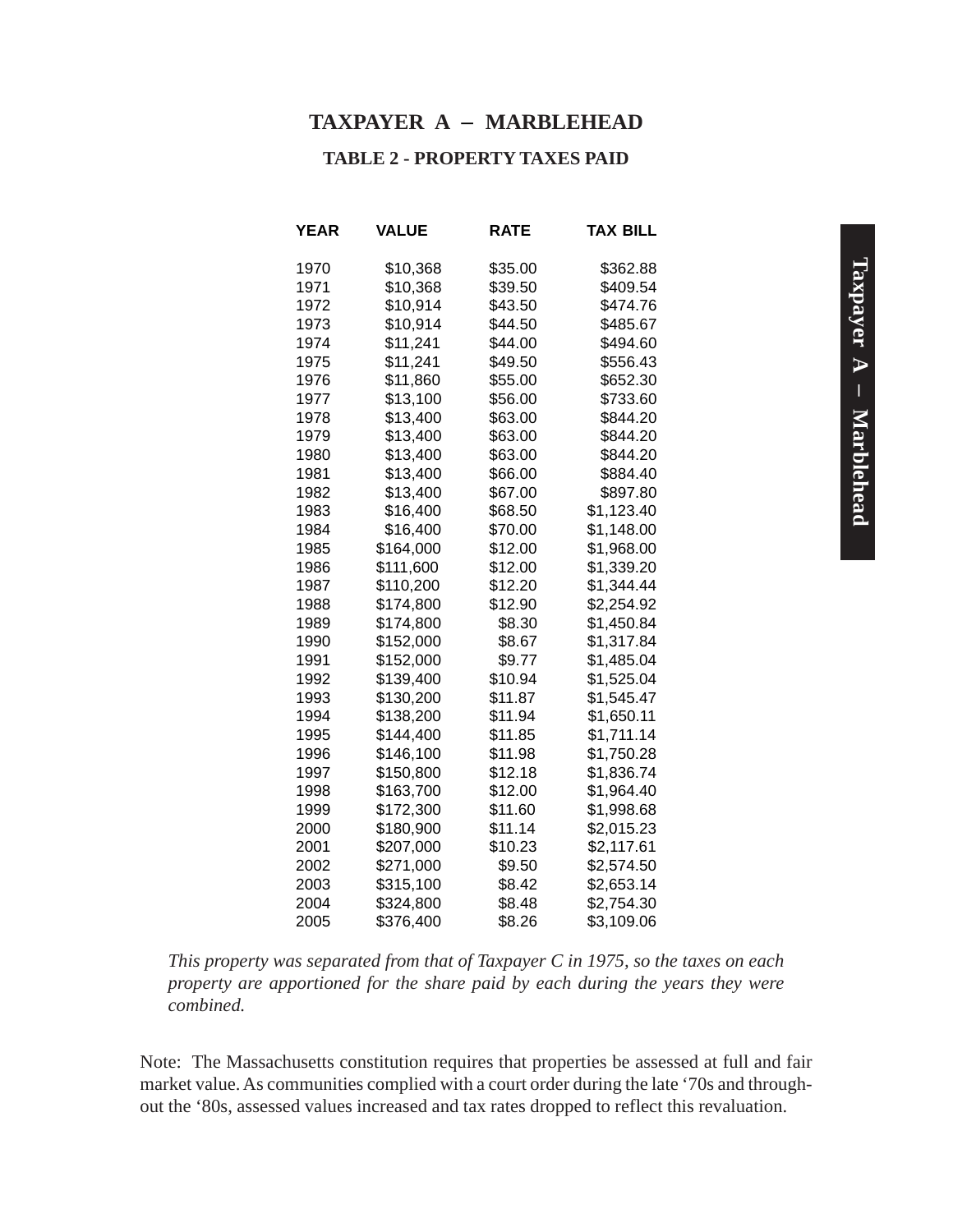# **TABLE 3 - IF THERE WERE NO PROPOSITION 2½ TAXPAYER A** – **MARBLEHEAD**

#### **Without Prop 2½ – Increase of 8.81% a year**

| <b>YEAR</b> | TAX BILL   |
|-------------|------------|
| 1981        | \$884.40   |
| 1982        | \$962.32   |
| 1983        | \$1,047.10 |
| 1984        | \$1,139.34 |
| 1985        | \$1,239.72 |
| 1986        | \$1,348.94 |
| 1987        | \$1,467.78 |
| 1988        | \$1,597.09 |
| 1989        | \$1,737.80 |
| 1990        | \$1,890.90 |
| 1991        | \$2,057.49 |
| 1992        | \$2,238.75 |
| 1993        | \$2,435.98 |
| 1994        | \$2,650.59 |
| 1995        | \$2,884.11 |
| 1996        | \$3,138.20 |
| 1997        | \$3,414.68 |
| 1998        | \$3,715.51 |
| 1999        | \$4,042.85 |
| 2000        | \$4,399.02 |
| 2001        | \$4,786.58 |
| 2002        | \$5,208.27 |
| 2003        | \$5,667.12 |
| 2004        | \$6,166.40 |
| 2005        | \$6,709.65 |

#### **Taxpayer A - Marblehead**

#### **ACTUAL 2005 TAX BILL: \$3,109.06**

#### **SAVINGS THIS YEAR ALONE: \$3,600.59**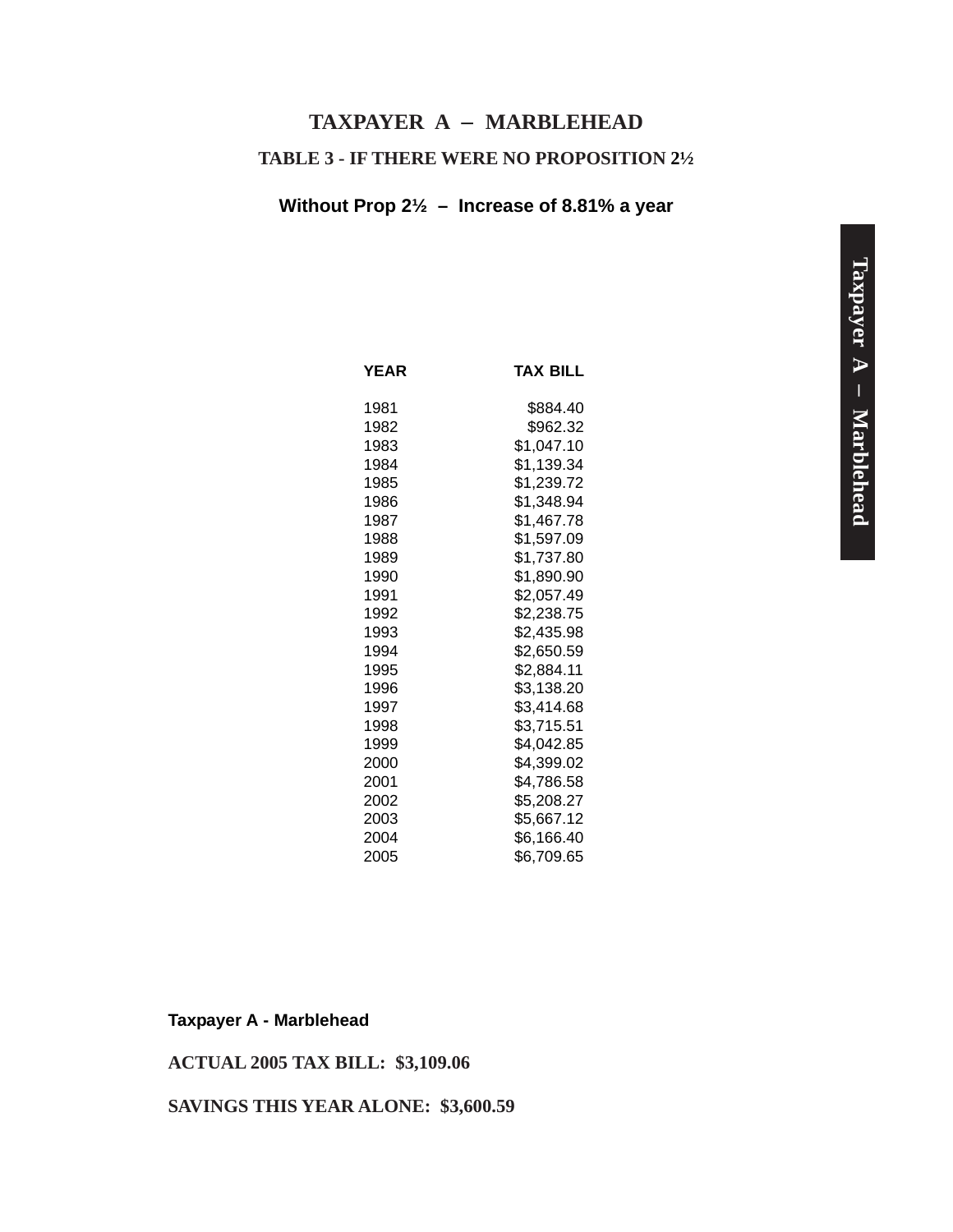# **TAXPAYER B** – **MARBLEHEAD**

#### **TABLE 1 - BEFORE AND AFTER**

| Taxpayer B - Marblehead<br>Pre-Prop 21/2                                                           | <b>YEAR</b><br>1970<br>1980 | <b>TAX BILL</b><br>\$987.00<br>\$1,776.60                                                                                |
|----------------------------------------------------------------------------------------------------|-----------------------------|--------------------------------------------------------------------------------------------------------------------------|
| <b>RATIO</b><br># OF YEARS<br><b>ANNUAL COMPOUNDING FACTOR</b><br><b>AVERAGE ANNUAL % INCREASE</b> | 1.8<br>10<br>6.054%         | = Last year divided by first year<br>$=$ Last year minus first year<br>$1.0605405 = 10$ th root of<br>1.8                |
| Taxpayer B - Marblehead<br>Post-Prop 21/2                                                          | <b>YEAR</b><br>1981<br>2005 | <b>TAX BILL</b><br>\$1,861.20<br>\$7,011.91                                                                              |
| <b>RATIO</b><br># OF YEARS<br><b>ANNUAL COMPOUNDING FACTOR</b><br><b>AVERAGE ANNUAL % INCREASE</b> | 24<br>5.682%                | $3.7674135$ = Last year divided by first year<br>$=$ Last year minus first year<br>$1.0568219 = 24$ th root of 3.7674135 |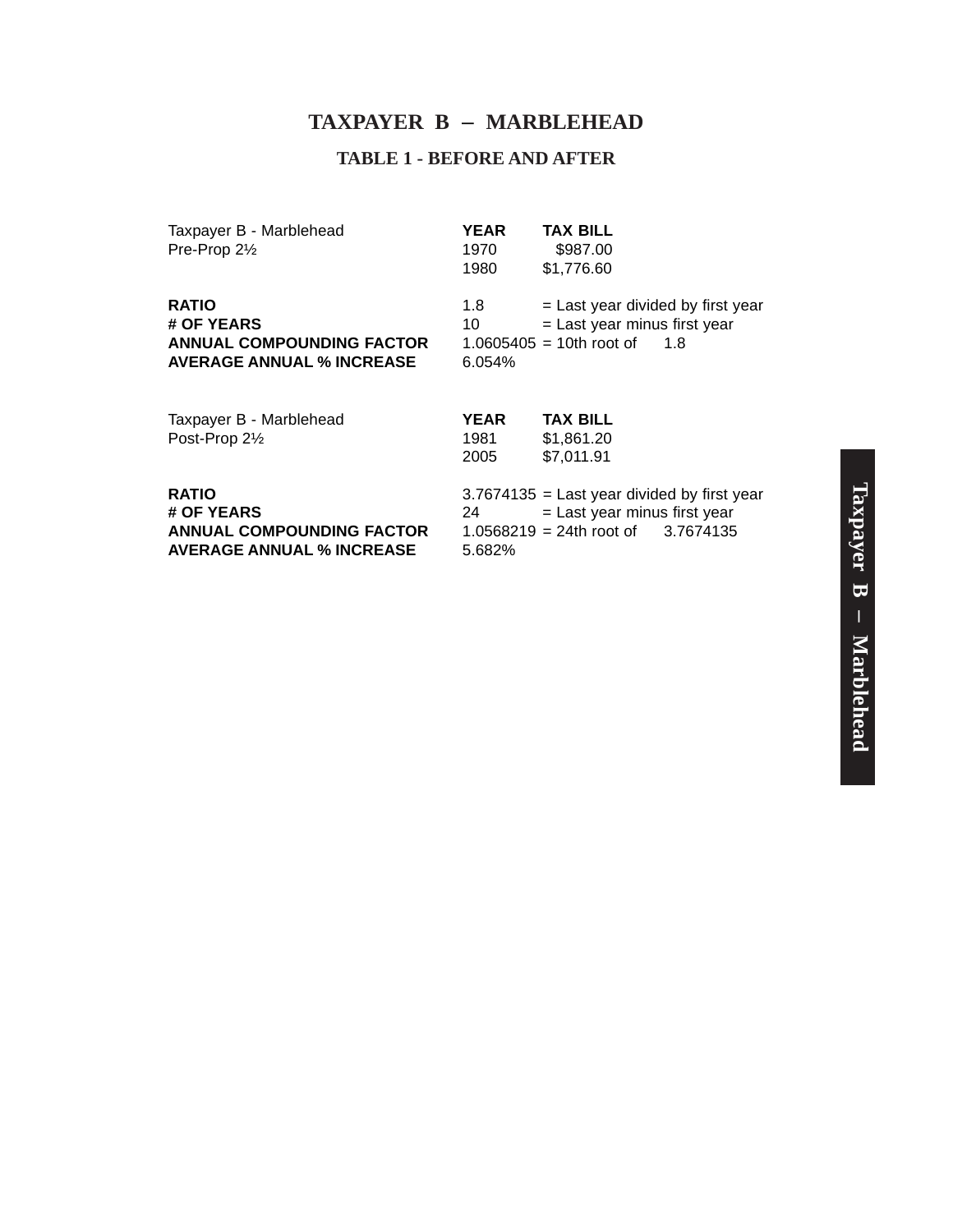#### **TAXPAYER B** – **MARBLEHEAD**

#### **TABLE 2 - PROPERTY TAXES PAID**

| YEAR | <b>VALUE</b> | RATE    | <b>TAX BILL</b> |
|------|--------------|---------|-----------------|
| 1970 | \$28,200     | \$35.00 | \$987.00        |
| 1971 | \$28,200     | \$39.50 | \$1,113.90      |
| 1972 | \$28,200     | \$43.50 | \$1,226.70      |
| 1973 | \$28,200     | \$44.50 | \$1,254.90      |
| 1974 | \$28,200     | \$44.00 | \$1,240.80      |
| 1975 | \$28,200     | \$49.50 | \$1,395.90      |
| 1976 | \$28,200     | \$55.00 | \$1,551.00      |
| 1977 | \$28,200     | \$56.00 | \$1,579.20      |
| 1978 | \$28,200     | \$63.00 | \$1,776.60      |
| 1979 | \$28,200     | \$63.00 | \$1,776.60      |
| 1980 | \$28,200     | \$63.00 | \$1,776.60      |
| 1981 | \$28,200     | \$66.00 | \$1,861.20      |
| 1982 | \$28,200     | \$67.00 | \$1,889.40      |
| 1983 | \$28,200     | \$68.50 | \$1,931.70      |
| 1984 | \$28,200     | \$70.00 | \$1,974.00      |
| 1985 | \$294,600    | \$12.00 | \$3,535.20      |
| 1986 | \$294,600    | \$12.00 | \$3,535.20      |
| 1987 | \$300,600    | \$12.20 | \$3,667.32      |
| 1988 | \$318,600    | \$12.90 | \$4,109.94      |
| 1989 | \$318,600    | \$8.30  | \$2,644.38      |
| 1990 | \$334,900    | \$8.67  | \$2,903.58      |
| 1991 | \$320,200    | \$9.77  | \$3,128.35      |
| 1992 | \$293,800    | \$10.94 | \$3,214.17      |
| 1993 | \$287,800    | \$11.87 | \$3,416.19      |
| 1994 | \$317,400    | \$11.94 | \$3,789.76      |
| 1995 | \$333,900    | \$11.85 | \$3,956.72      |
| 1996 | \$334,800    | \$11.98 | \$4,010.90      |
| 1997 | \$343,000    | \$12.18 | \$4,177.74      |
| 1998 | \$351,000    | \$12.00 | \$4,212.00      |
| 1999 | \$390,900    | \$11.60 | \$4,534.44      |
| 2000 | \$445,500    | \$11.14 | \$4,962.87      |
| 2001 | \$498,800    | \$10.23 | \$5,102.72      |
| 2002 | \$651,700    | \$9.50  | \$6,191.15      |
| 2003 | \$876,500    | \$8.42  | \$7,380.13      |
| 2004 | \$852,000    | \$8.48  | \$7,224.96      |
| 2005 | \$848,900    | \$8.26  | \$7,011.91      |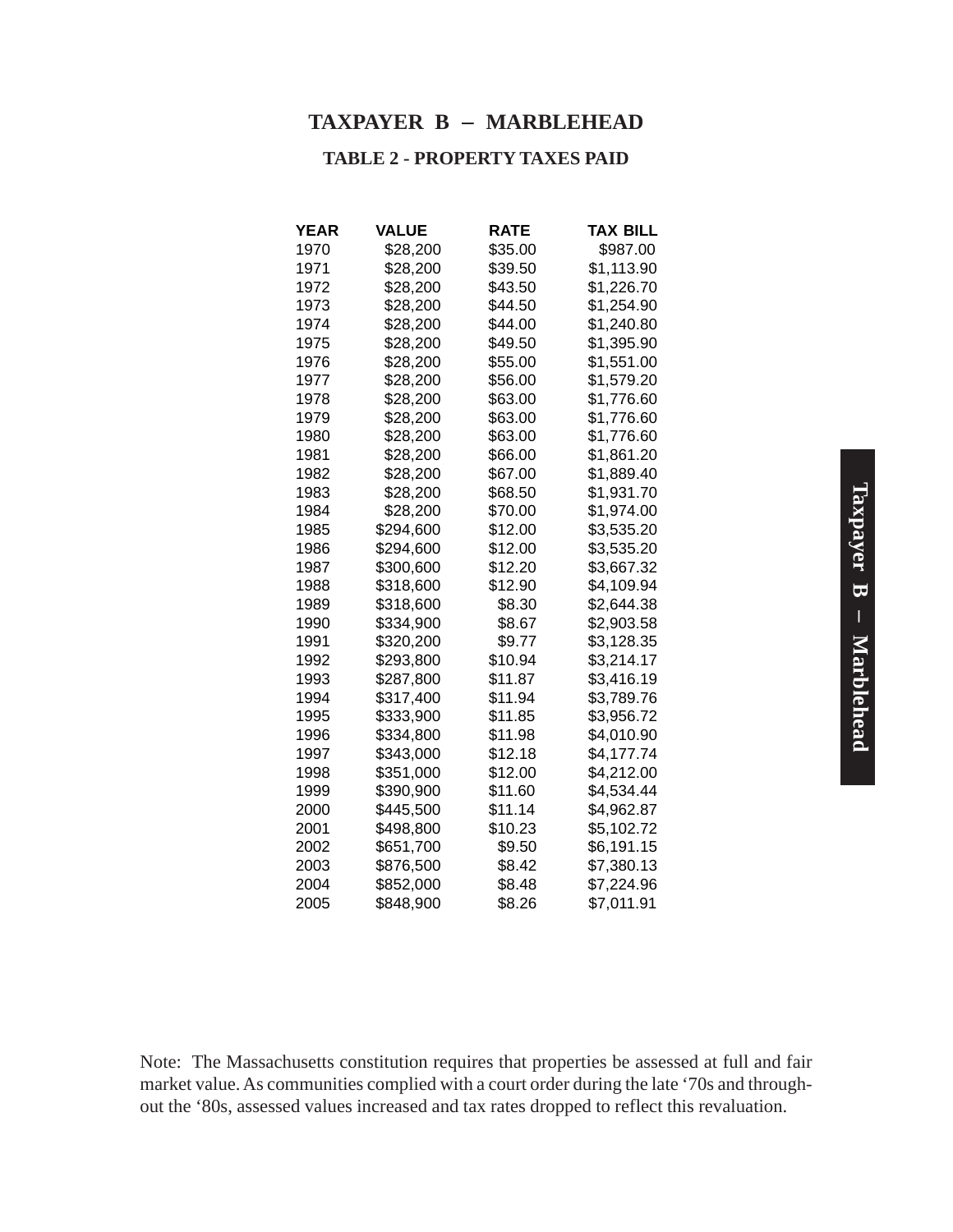# **TABLE 3 - IF THERE WERE NO PROPOSITION 2½ TAXPAYER B** – **MARBLEHEAD**

#### **Without Prop 2½ – Increase of 6.054% a year**

| <b>YEAR</b> | <b>TAX BILL</b> |
|-------------|-----------------|
| 1981        | \$1,861.20      |
| 1982        | \$1,973.88      |
| 1983        | \$2,093.38      |
| 1984        | \$2,220.11      |
| 1985        | \$2,354.51      |
| 1986        | \$2,497.06      |
| 1987        | \$2,648.23      |
| 1988        | \$2,808.55      |
| 1989        | \$2,978.58      |
| 1990        | \$3,158.90      |
| 1991        | \$3,350.14      |
| 1992        | \$3,552.96      |
| 1993        | \$3,768.06      |
| 1994        | \$3,996.18      |
| 1995        | \$4,238.11      |
| 1996        | \$4,494.68      |
| 1997        | \$4,766.79      |
| 1998        | \$5,055.37      |
| 1999        | \$5,361.42      |
| 2000        | \$5,686.00      |
| 2001        | \$6,030.23      |
| 2002        | \$6,395.30      |
| 2003        | \$6,782.48      |
| 2004        | \$7,193.09      |
| 2005        | \$7,628.56      |

#### **Taxpayer B - Marblehead**

#### **ACTUAL 2005 TAX BILL: \$7,011.91**

#### **SAVINGS THIS YEAR ALONE: \$616.65**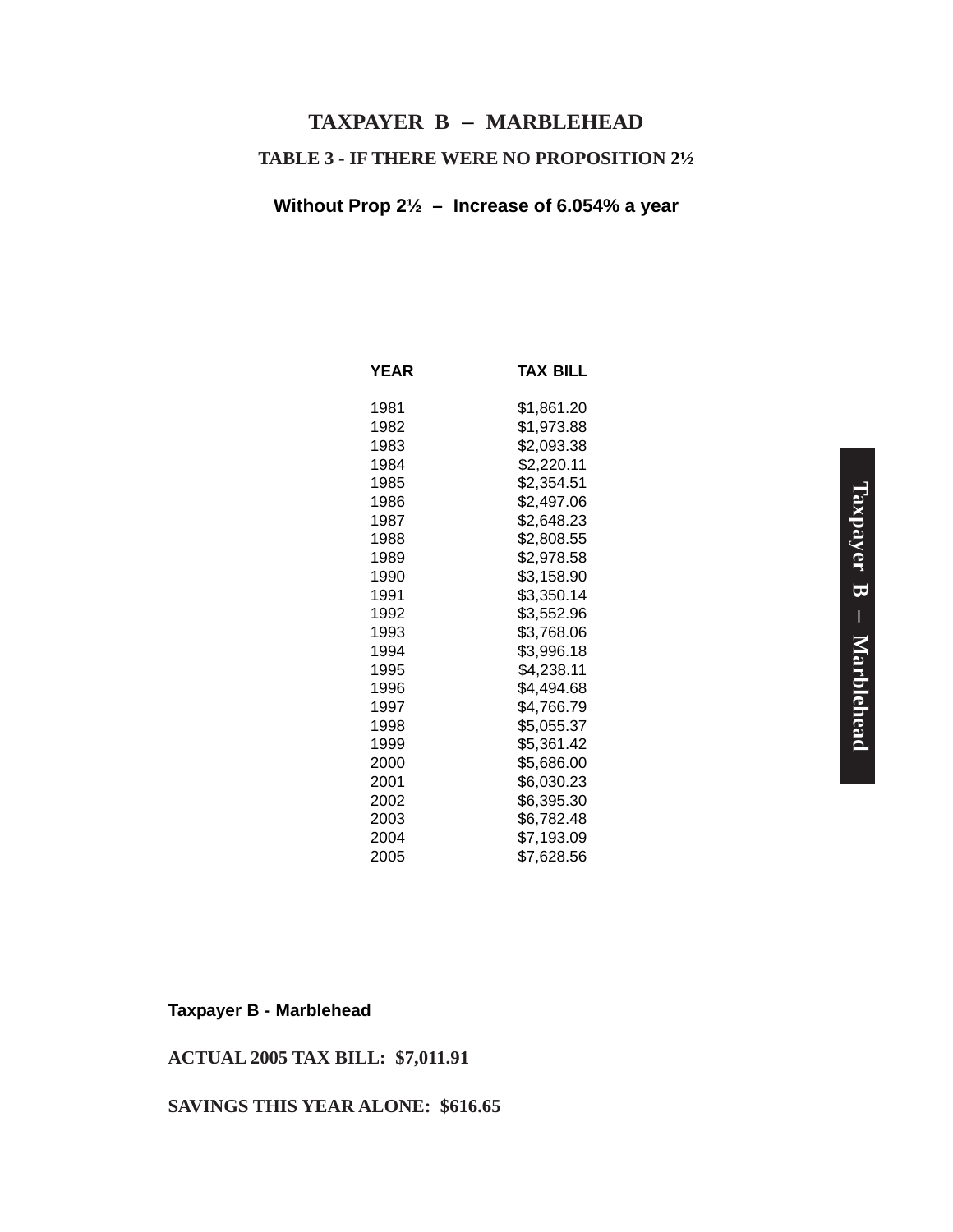#### **TAXPAYER C** – **MARBLEHEAD**

#### **TABLE 1 - BEFORE AND AFTER**

| Taxpayer C - Marblehead | <b>YEAR</b> | <b>TAX BILL</b> |  |
|-------------------------|-------------|-----------------|--|
| Pre-Prop $2\frac{1}{2}$ | 1970        | \$634.62        |  |
|                         | 1980        | \$1.423.80      |  |
|                         |             |                 |  |

**ANNUAL COMPOUNDING FACTOR AVERAGE ANNUAL % INCREASE** 8.416%

**RATIO** 2.2435473 = Last year divided by first year<br> **# OF YEARS**  $\begin{array}{r} 2.2435473 =$  Last year minus first year  $10 =$  Last year minus first year<br> $1.0841604 = 10$  root of  $2.2435473$ 

| Taxpayer C - Marblehead<br>Post-Prop 21/2                                                          | <b>YEAR</b><br>1981<br>2005 | <b>TAX BILL</b><br>\$1,491.60<br>\$4,031.71                                                                              |  |
|----------------------------------------------------------------------------------------------------|-----------------------------|--------------------------------------------------------------------------------------------------------------------------|--|
| <b>RATIO</b><br># OF YEARS<br><b>ANNUAL COMPOUNDING FACTOR</b><br><b>AVERAGE ANNUAL % INCREASE</b> | 24<br>4.230%                | $2.7029431$ = Last year divided by first year<br>$=$ Last year minus first year<br>$1.0423011 = 24$ th root of 2.7029431 |  |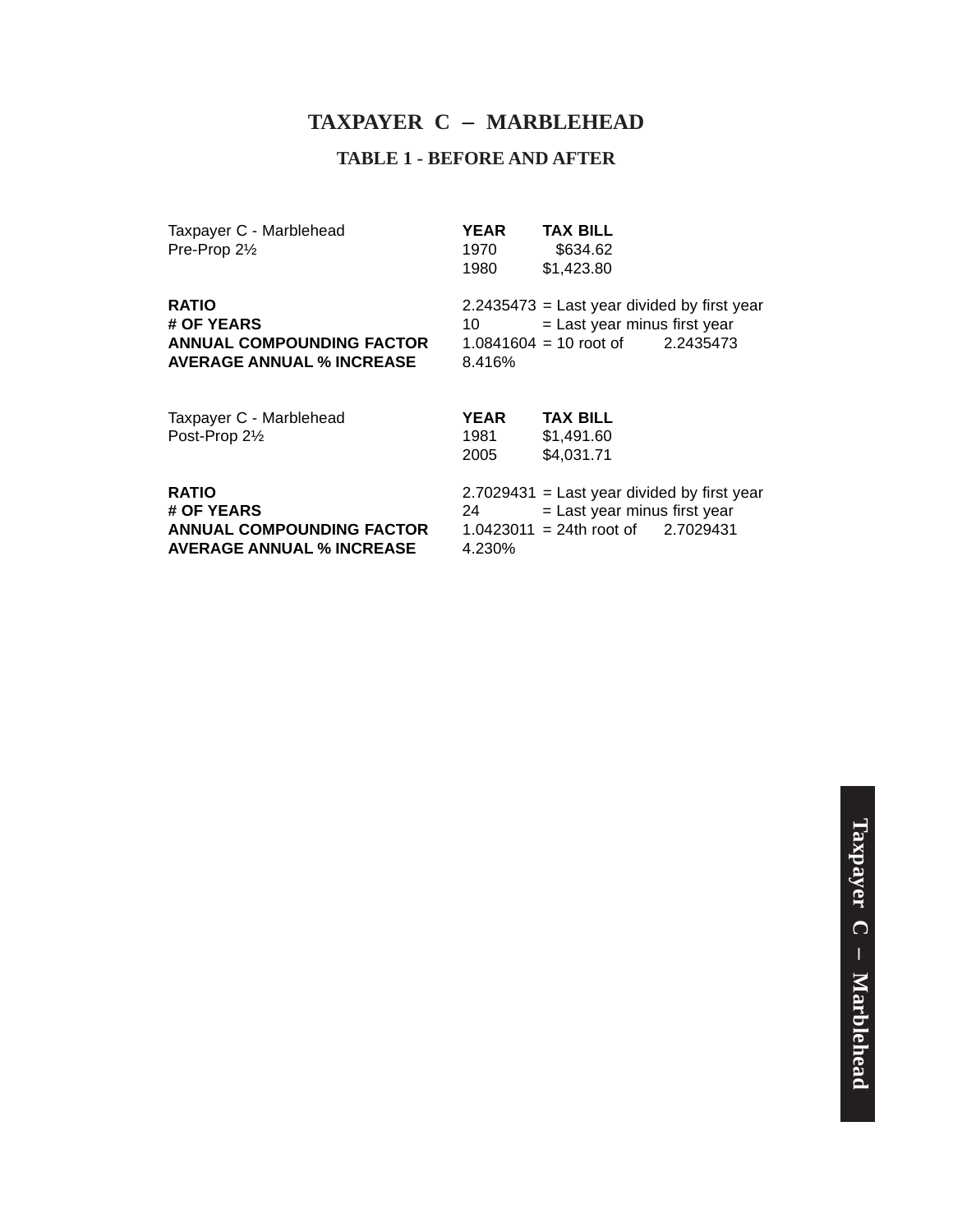#### **TAXPAYER C** – **MARBLEHEAD**

#### **TABLE 2 - PROPERTY TAXES PAID**

| YEAR | <b>VALUE</b> | RATE    | TAX BILL   |
|------|--------------|---------|------------|
| 1970 | \$18,132     | \$35.00 | \$634.62   |
| 1971 | \$18,132     | \$39.50 | \$716.21   |
| 1972 | \$19,086     | \$43.50 | \$830.24   |
| 1973 | \$19,086     | \$44.50 | \$849.33   |
| 1974 | \$19,659     | \$44.00 | \$865.00   |
| 1975 | \$19,659     | \$49.50 | \$973.12   |
| 1976 | \$20,740     | \$55.00 | \$1,140.70 |
| 1977 | \$22,900     | \$56.00 | \$1,282.40 |
| 1978 | \$22,600     | \$63.00 | \$1,423.80 |
| 1979 | \$22,600     | \$63.00 | \$1,423.80 |
| 1980 | \$22,600     | \$63.00 | \$1,423.80 |
| 1981 | \$22,600     | \$66.00 | \$1,491.60 |
| 1982 | \$22,600     | \$67.00 | \$1,514.20 |
| 1983 | \$22,600     | \$68.50 | \$1,548.10 |
| 1984 | \$25,600     | \$70.00 | \$1,792.00 |
| 1985 | \$25,600     | \$12.00 | \$307.20   |
| 1986 | \$150,800    | \$12.00 | \$1,809.60 |
| 1987 | \$246,900    | \$12.20 | \$3,012.18 |
| 1988 | \$246,900    | \$12.90 | \$3,185.01 |
| 1989 | \$221,300    | \$8.30  | \$1,836.79 |
| 1990 | \$221,300    | \$8.67  | \$1,918.67 |
| 1991 | \$221,300    | \$9.77  | \$2,162.10 |
| 1992 | \$198,000    | \$10.94 | \$2,166.12 |
| 1993 | \$191,200    | \$11.87 | \$2,269.54 |
| 1994 | \$206,900    | \$11.94 | \$2,470.39 |
| 1995 | \$221,400    | \$11.85 | \$2,623.59 |
| 1996 | \$224,700    | \$11.98 | \$2,691.91 |
| 1997 | \$233,400    | \$12.18 | \$2,842.81 |
| 1998 | \$257,400    | \$12.00 | \$3,088.80 |
| 1999 | \$273,400    | \$11.60 | \$3,171.44 |
| 2000 | \$289,400    | \$11.14 | \$3,223.92 |
| 2001 | \$337,800    | \$10.23 | \$3,455.69 |
| 2002 | \$433,800    | \$9.50  | \$4,121.10 |
| 2003 | \$388,600    | \$8.42  | \$3,272.01 |
| 2004 | \$416,100    | \$8.48  | \$3,528.53 |
| 2005 | \$488,100    | \$8.26  | \$4,031.71 |

*This property was separated from that of Taxpayer A in 1975, so the taxes on each property are apportioned for the share paid by each during the years they were combined.*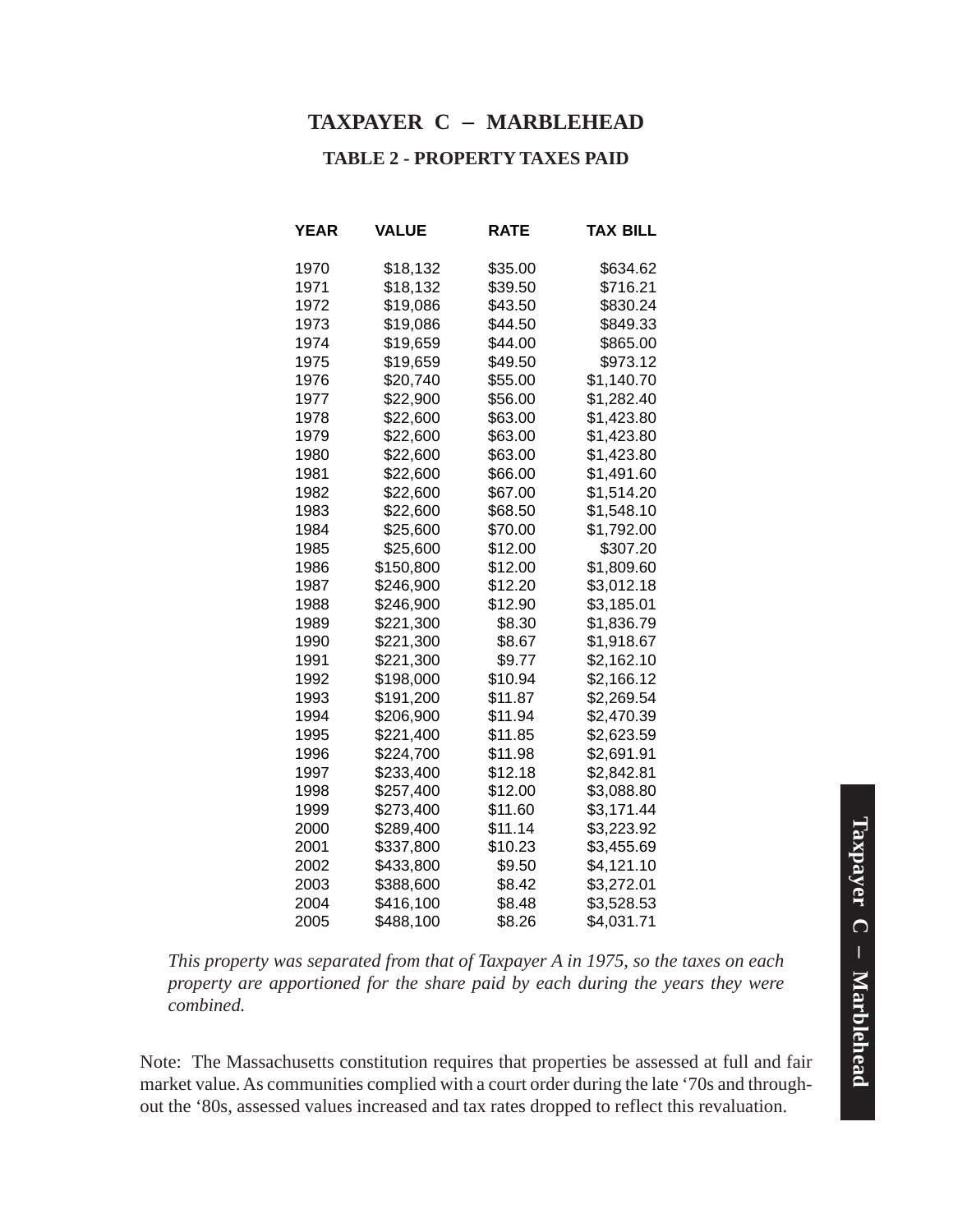# **TABLE 3 - IF THERE WERE NO PROPOSITION 2½ TAXPAYER C** – **MARBLEHEAD**

#### **Without Prop 2½ – Increase of 8.416% a year**

| <b>YEAR</b> | TAX BILL    |
|-------------|-------------|
| 1981        | \$1,491.60  |
| 1982        | \$1,617.13  |
| 1983        | \$1,753.23  |
| 1984        | \$1,900.78  |
| 1985        | \$2,060.75  |
| 1986        | \$2,234.19  |
| 1987        | \$2,422.21  |
| 1988        | \$2,626.07  |
| 1989        | \$2,847.08  |
| 1990        | \$3,086.69  |
| 1991        | \$3,346.46  |
| 1992        | \$3,628.10  |
| 1993        | \$3,933.44  |
| 1994        | \$4,264.48  |
| 1995        | \$4,623.38  |
| 1996        | \$5,012.48  |
| 1997        | \$5,434.34  |
| 1998        | \$5,891.69  |
| 1999        | \$6,387.53  |
| 2000        | \$6,925.11  |
| 2001        | \$7,507.93  |
| 2002        | \$8,139.79  |
| 2003        | \$8,824.84  |
| 2004        | \$9,567.54  |
| 2005        | \$10,372.74 |

**ACTUAL 2005 TAX BILL: \$4,031.71**

**SAVINGS THIS YEAR ALONE: \$6,341.03**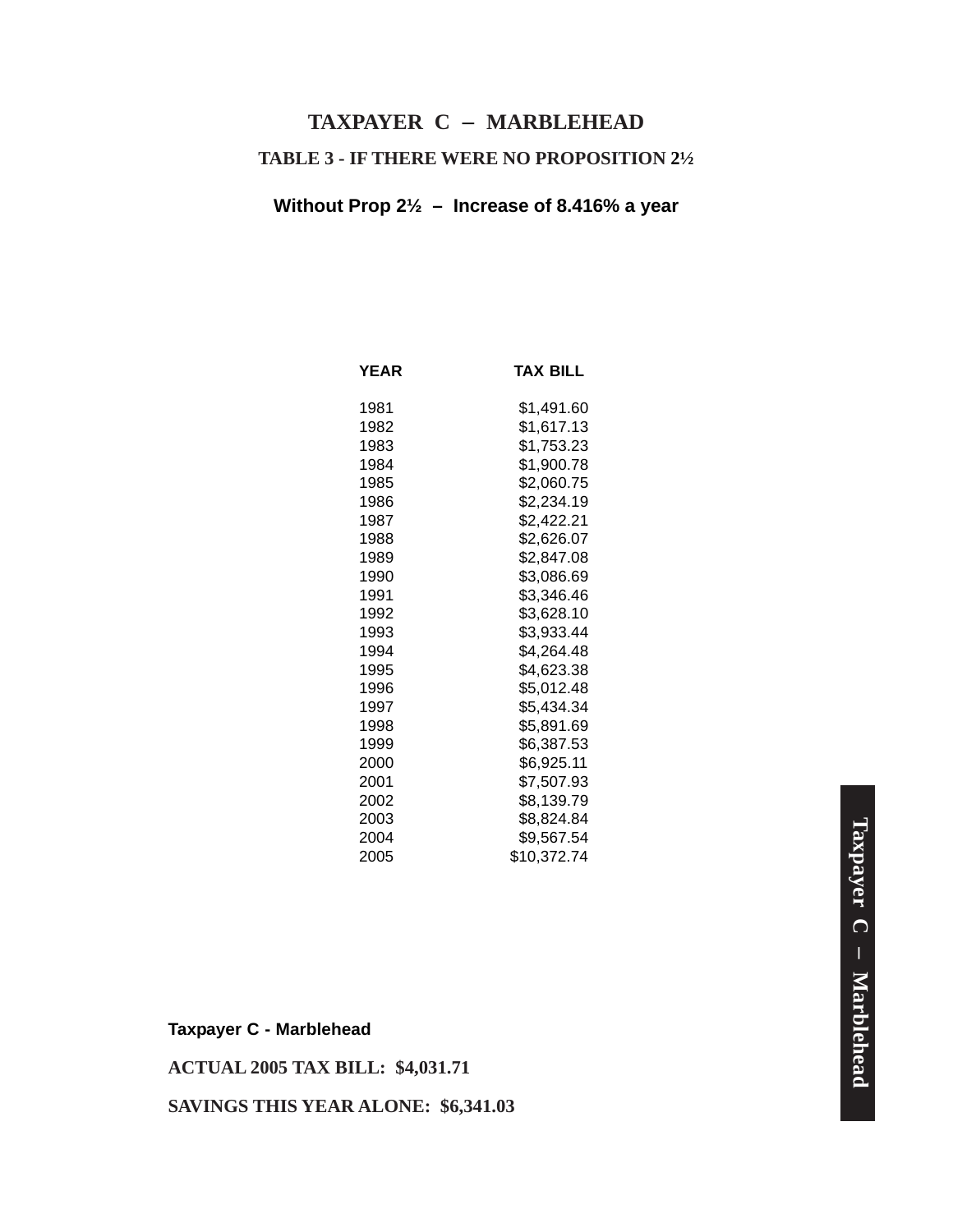#### **TAXPAYER D** – **MALDEN**

#### **TABLE 1 - BEFORE AND AFTER**

Taxpayer D - Malden **YEAR TAX BILL**<br>Pre-Prop 2<sup>1</sup>/<sub>2</sub> *Pre-Prop* 2<sup>1</sup>/<sub>2</sub> *Pre-Prop* 2<sup>1</sup>/<sub>2</sub> *Pre-Prop* 2<sup>1</sup>/<sub>2</sub> *Pre-Prop* 2<sup>1</sup>/<sub>2</sub> *Pre-Prop* 2<sup>1</sup>/<sub>2</sub> *Pre-Prop* 2<sup>1</sup>/<sub>2</sub> *Pre-Prop* 2<sup>1</sup>/<sub>2</sub> *Pre-Prop* 2<sup>1</sup>/<sub>2</sub> *Pre-Pro*  $Pre-Prop 2<sub>2</sub>$ 

1980 \$1,993.00

**ANNUAL COMPOUNDING FACTOR AVERAGE ANNUAL % INCREASE** 5.754%

**RATIO**<br>  $\text{P} = \text{Last year}$  1.7497805 = Last year divided by first year<br>  $\text{P} = \text{Last year}$  minus first year  $10 =$  Last year minus first year<br> $1.0575438 = 10$ th root of  $1.7497805$ 

| Taxpayer D - Malden | <b>YEAR</b> | <b>TAX BILL</b>                        |
|---------------------|-------------|----------------------------------------|
| Post-Prop 21/2      | 1981        | \$2,270.00                             |
|                     | 2005        | \$2,859.01                             |
| <b>RATIO</b>        |             | 1.2594758 = Last year divided by first |
| # OF YEARS          | 24          | $=$ Last year minus first year         |

**AVERAGE ANNUAL % INCREASE** 0.966%

first year **ANNUAL COMPOUNDING FACTOR** 1.0096587 = 24th root of 1.2594758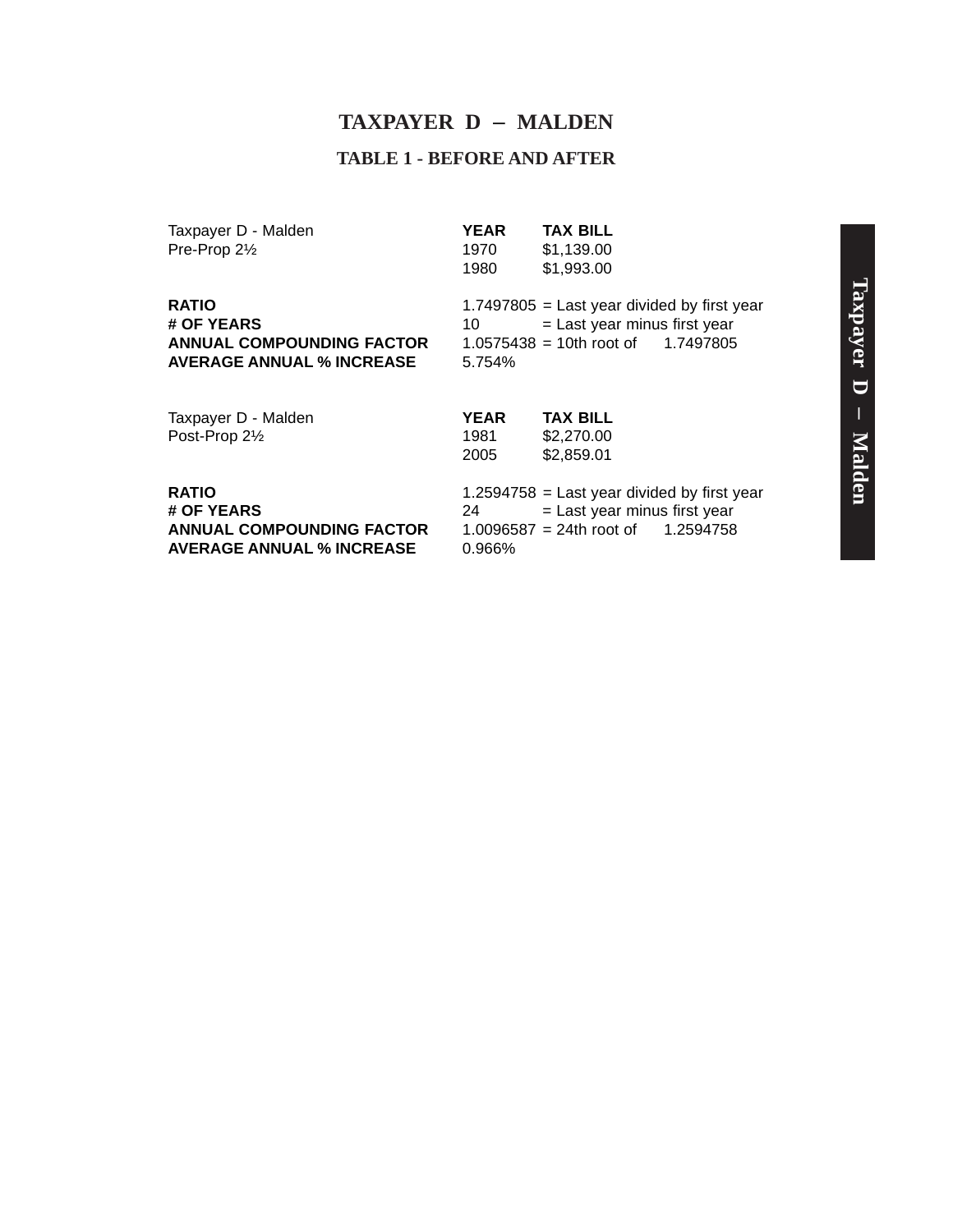#### **TAXPAYER D** – **MALDEN**

#### **TABLE 2 - PROPERTY TAXES PAID**

| YEAR | VALUE     | RATE     | TAX BILL   |
|------|-----------|----------|------------|
| 1970 | \$8,500   | \$134.00 | \$1,139.00 |
| 1971 | \$8,500   | \$155.00 | \$1,317.50 |
| 1972 | \$8,500   | \$173.00 | \$1,470.50 |
| 1973 | \$8,500   | \$158.00 | \$1,343.00 |
| 1974 | \$8,500   | \$158.00 | \$1,343.00 |
| 1975 | \$8,500   | \$172.80 | \$1,468.80 |
| 1976 | \$8,500   | \$198.00 | \$1,683.00 |
| 1977 | \$8,500   | \$229.00 | \$1,946.50 |
| 1978 | \$8,500   | \$231.00 | \$1,963.50 |
| 1979 | \$10,000  | \$220.40 | \$2,204.00 |
| 1980 | \$10,000  | \$199.30 | \$1,993.00 |
| 1981 | \$10,000  | \$227.00 | \$2,270.00 |
| 1982 | \$10,000  | \$190.00 | \$1,900.00 |
| 1983 | \$64,700  | \$22.80  | \$1,475.16 |
| 1984 | \$68,400  | \$22.36  | \$1,529.42 |
| 1985 | \$72,300  | \$21.97  | \$1,588.43 |
| 1986 | \$96,400  | \$17.18  | \$1,656.15 |
| 1987 | \$96,400  | \$17.15  | \$1,653.26 |
| 1988 | \$96,400  | \$17.51  | \$1,687.96 |
| 1989 | \$173,800 | \$9.87   | \$1,715.41 |
| 1990 | \$173,800 | \$10.08  | \$1,751.90 |
| 1991 | \$173,800 | \$10.46  | \$1,817.95 |
| 1992 | \$159,600 | \$11.92  | \$1,902.43 |
| 1993 | \$155,300 | \$12.64  | \$1,962.99 |
| 1994 | \$151,200 | \$13.63  | \$2,060.86 |
| 1995 | \$150,300 | \$15.50  | \$2,329.65 |
| 1996 | \$150,300 | \$15.75  | \$2,367.23 |
| 1997 | \$150,300 | \$16.24  | \$2,440.87 |
| 1998 | \$157,600 | \$16.38  | \$2,581.49 |
| 1999 | \$157,600 | \$16.85  | \$2,655.56 |
| 2000 | \$157,600 | \$17.43  | \$2,746.97 |
| 2001 | \$217,500 | \$13.12  | \$2,853.60 |
| 2002 | \$217,500 | \$13.54  | \$2,944.95 |
| 2003 | \$217,500 | \$14.06  | \$3,058.05 |
| 2004 | \$356,200 | \$8.91   | \$3,173.74 |
| 2005 | \$329,000 | \$8.69   | \$2,859.01 |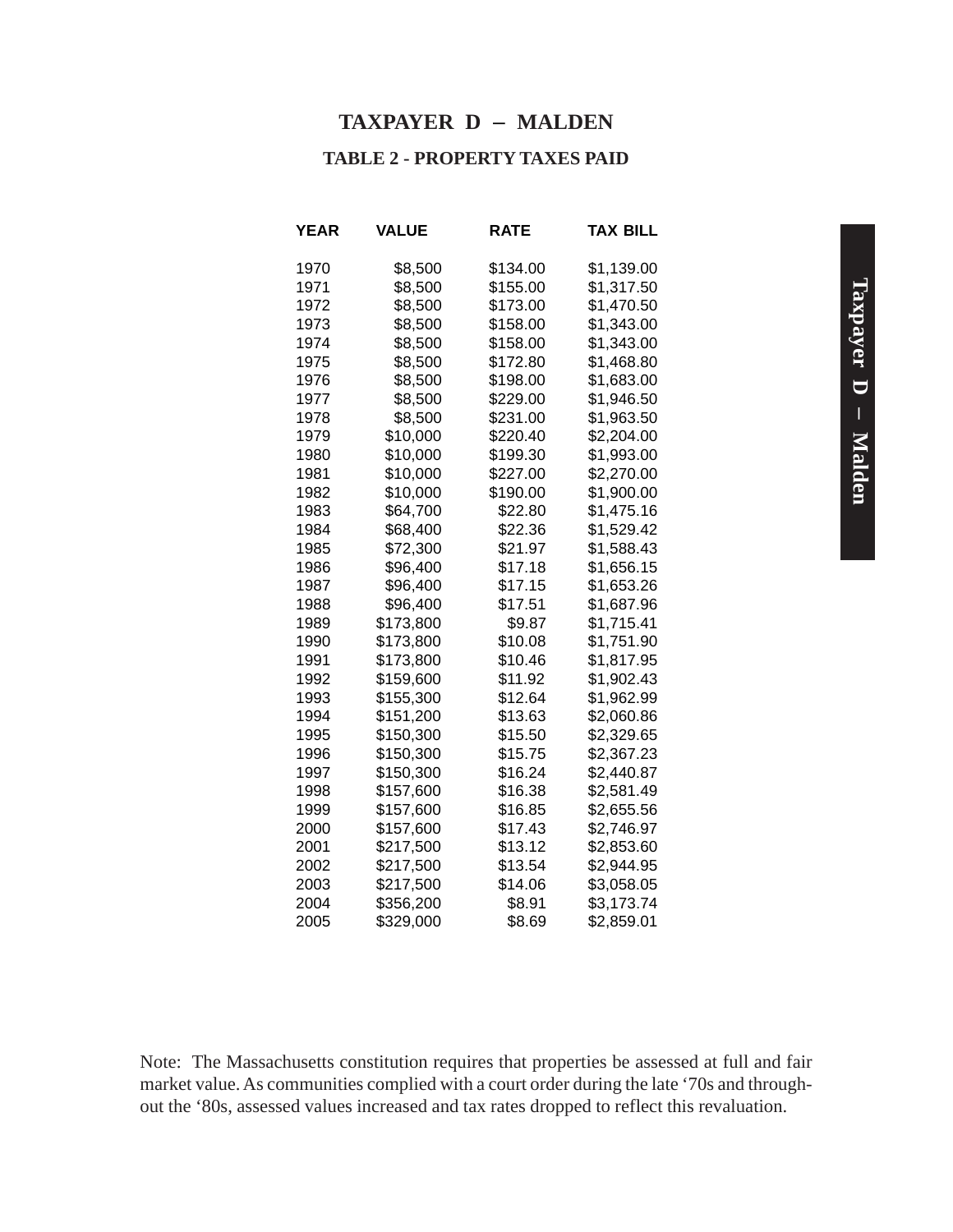#### **TAXPAYER D** – **MALDEN**

#### **TABLE 3 - IF THERE WERE NO PROPOSITION 2½**

#### **Without Prop 2½ – Increase of 5.754% a year**

| <b>YEAR</b> | TAX BILL   |
|-------------|------------|
| 1981        | \$2,270.00 |
| 1982        | \$2,400.62 |
| 1983        | \$2,538.75 |
| 1984        | \$2,684.83 |
| 1985        | \$2,839.31 |
| 1986        | \$3,002.69 |
| 1987        | \$3,175.46 |
| 1988        | \$3,358.18 |
| 1989        | \$3,551.41 |
| 1990        | \$3,755.75 |
| 1991        | \$3,971.86 |
| 1992        | \$4,200.40 |
| 1993        | \$4,442.09 |
| 1994        | \$4,697.69 |
| 1995        | \$4,967.99 |
| 1996        | \$5,253.85 |
| 1997        | \$5,556.16 |
| 1998        | \$5,875.86 |
| 1999        | \$6,213.96 |
| 2000        | \$6,571.51 |
| 2001        | \$6,949.63 |
| 2002        | \$7,349.52 |
| 2003        | \$7,772.41 |
| 2004        | \$8,219.63 |
| 2005        | \$8,692.59 |

**Taxpayer D - Malden**

**ACTUAL 2005 TAX BILL: \$2,859.01**

**SAVINGS THIS YEAR ALONE: \$5,833.58**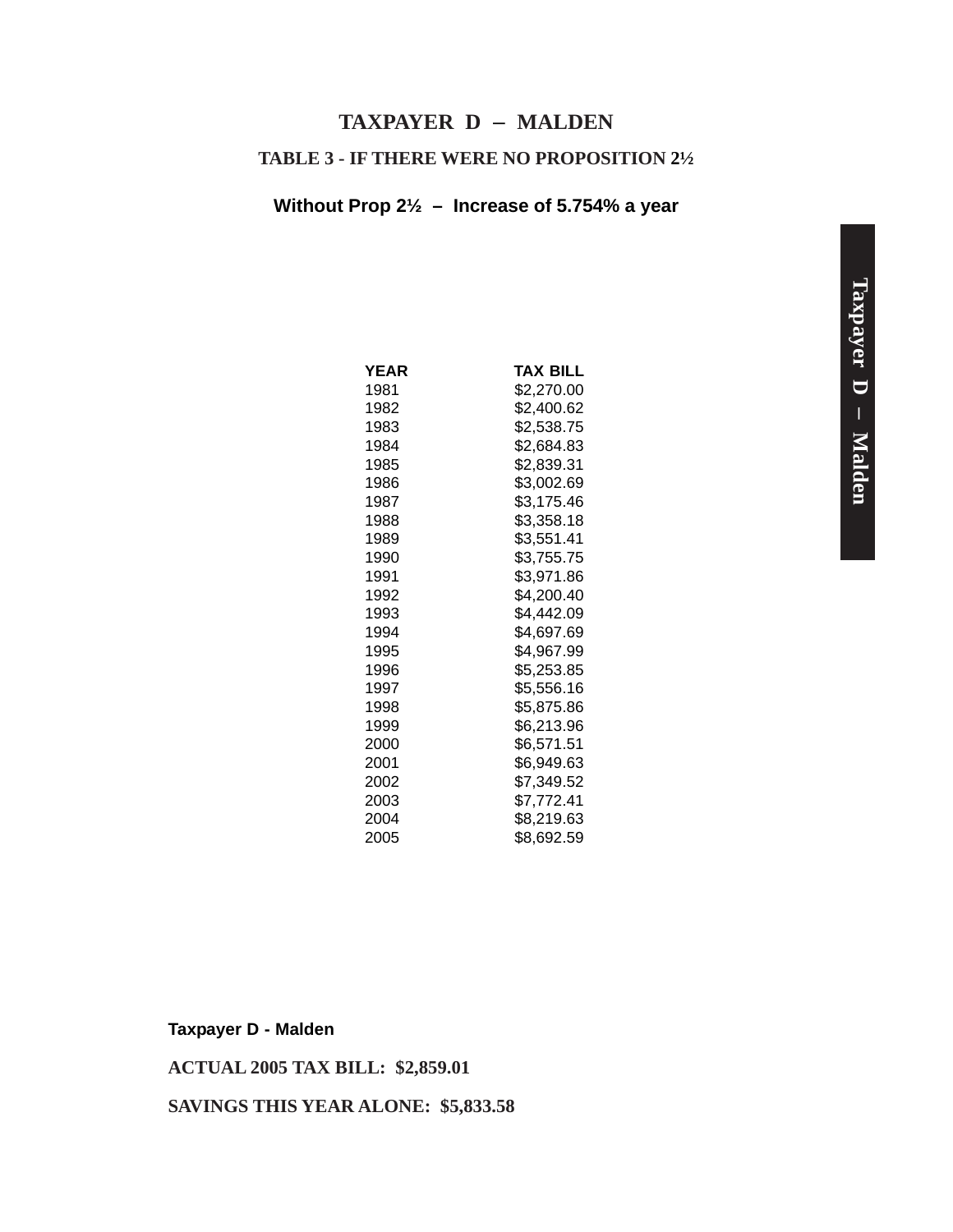#### **TAXPAYER E** – **SCITUATE**

#### **TABLE 1 - BEFORE AND AFTER**

Taxpayer E - Scituate **YEAR** TAX BILL

Pre-Prop 2½ 1981 \$1,444.00<br>2005 \$3,984.44 \$3,984.44

**AVERAGE ANNUAL % INCREASE** 

**RATIO** 2.7593075 = Last year divided by first year **# OF YEARS** 24 = Last year minus first year<br>ANNUAL COMPOUNDING FACTOR 1.0431978 = 24th root of 2.7593075 **ANNUAL COMPOUNDING FACTOR** 1.0431978 = 24th root of 2.7593075<br>**AVERAGE ANNUAL % INCREASE** 4.320%

| Taxpayer E - Scituate            | <b>YEAR</b> | <b>TAX BILL</b>                               |  |
|----------------------------------|-------------|-----------------------------------------------|--|
| Post-Prop 21/2                   | 1973        | \$776.31                                      |  |
|                                  | 1980        | \$1,355.90                                    |  |
| <b>RATIO</b>                     |             | $1.7465961$ = Last year divided by first year |  |
| # OF YEARS                       |             | = Last year minus first year                  |  |
| <b>ANNUAL COMPOUNDING FACTOR</b> |             | $1.0829264 = 7$ th root of 1.7465961          |  |
| <b>AVERAGE ANNUAL % INCREASE</b> | 8.293%      |                                               |  |
|                                  |             |                                               |  |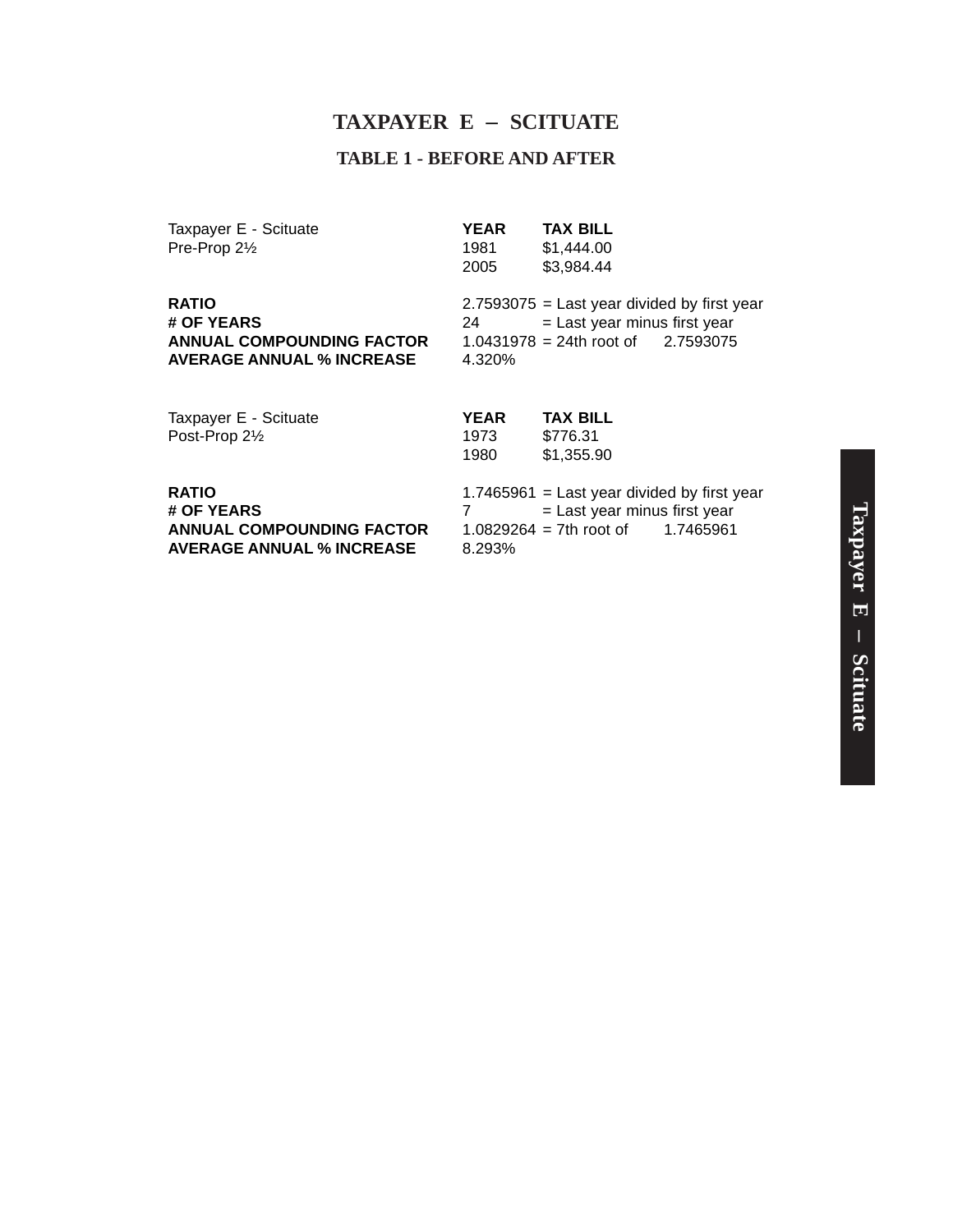#### **TAXPAYER E** – **SCITUATE**

#### **TABLE 2 - PROPERTY TAXES PAID**

| YEAR | <b>VALUE</b> | <b>RATE</b> | TAX BILL   |
|------|--------------|-------------|------------|
| 1973 | \$11,450     | \$67.80     | \$776.31   |
| 1974 | \$11,450     | \$33.40     | \$382.43   |
| 1975 | \$11,450     | \$70.80     | \$810.66   |
| 1976 | \$11,450     | \$74.40     | \$851.88   |
| 1977 | \$11,450     | \$82.40     | \$943.48   |
| 1978 | \$11,450     | \$91.60     | \$1,048.82 |
| 1979 | \$14,300     | \$94.60     | \$1,352.78 |
| 1980 | \$14,900     | \$91.00     | \$1,355.90 |
| 1981 | \$15,200     | \$95.00     | \$1,444.00 |
| 1982 | \$70,300     | \$25.90     | \$1,820.77 |
| 1983 | \$62,200     | \$24.90     | \$1,548.78 |
| 1984 | \$63,700     | \$24.90     | \$1,586.13 |
| 1985 | \$107,300    | \$18.90     | \$2,027.97 |
| 1986 | \$107,300    | \$18.68     | \$2,004.36 |
| 1987 | \$193,000    | \$19.78     | \$3,817.54 |
| 1988 | \$193,000    | \$10.01     | \$1,931.93 |
| 1989 | \$193,000    | \$10.27     | \$1,982.11 |
| 1990 | \$193,000    | \$10.57     | \$2,040.01 |
| 1991 | \$212,600    | \$11.09     | \$2,357.73 |
| 1992 | \$191,000    | \$12.54     | \$2,395.14 |
| 1993 | \$191,000    | \$12.97     | \$2,477.27 |
| 1994 | \$175,500    | \$14.50     | \$2,544.75 |
| 1995 | \$175,500    | \$14.93     | \$2,620.22 |
| 1996 | \$175,500    | \$15.33     | \$2,690.42 |
| 1997 | \$193,300    | \$14.80     | \$2,860.84 |
| 1998 | \$193,300    | \$15.19     | \$2,936.23 |
| 1999 | \$193,300    | \$15.87     | \$3,067.67 |
| 2000 | \$221,800    | \$13.85     | \$3,071.93 |
| 2001 | \$221,800    | \$14.70     | \$3,260.46 |
| 2002 | \$221,800    | \$15.31     | \$3,395.76 |
| 2003 | \$389.300    | \$9.38      | \$3,651.63 |
| 2004 | \$390,300    | \$10.00     | \$3,903.00 |
| 2005 | \$420,300    | \$9.48      | \$3,984.44 |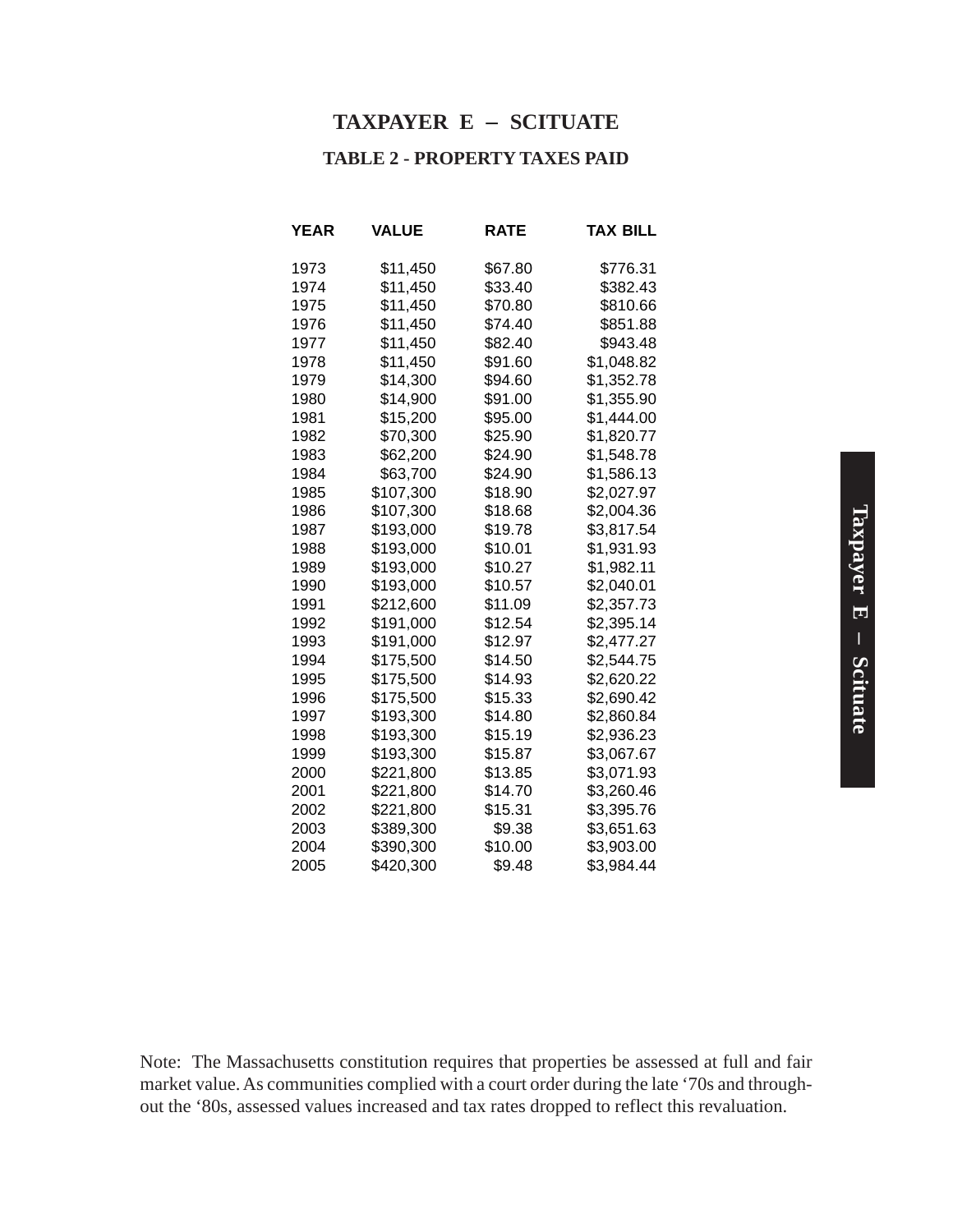# **TABLE 3 - IF THERE WERE NO PROPOSITION 2½ TAXPAYER E** – **SCITUATE**

#### **Without Prop 2½ – Increase of 8.293% a year**

| <b>YEAR</b> | <b>TAX BILL</b> |
|-------------|-----------------|
| 1981        | \$1,444.00      |
| 1982        | \$1,563.75      |
| 1983        | \$1,693.43      |
| 1984        | \$1,833.87      |
| 1985        | \$1,985.95      |
| 1986        | \$2,150.65      |
| 1987        | \$2,329.00      |
| 1988        | \$2,522.14      |
| 1989        | \$2,731.31      |
| 1990        | \$2,957.81      |
| 1991        | \$3,203.10      |
| 1992        | \$3,468.74      |
| 1993        | \$3,756.40      |
| 1994        | \$4,067.92      |
| 1995        | \$4,405.27      |
| 1996        | \$4,770.60      |
| 1997        | \$5,166.23      |
| 1998        | \$5,594.66      |
| 1999        | \$6,058.63      |
| 2000        | \$6,561.07      |
| 2001        | \$7,105.18      |
| 2002        | \$7,694.41      |
| 2003        | \$8,332.51      |
| 2004        | \$9,023.52      |
| 2005        | \$9.771.84      |

#### **Taxpayer E - Scituate**

#### **ACTUAL 2005 TAX BILL: \$3,984.44**

#### **SAVINGS THIS YEAR ALONE: \$5,787.40**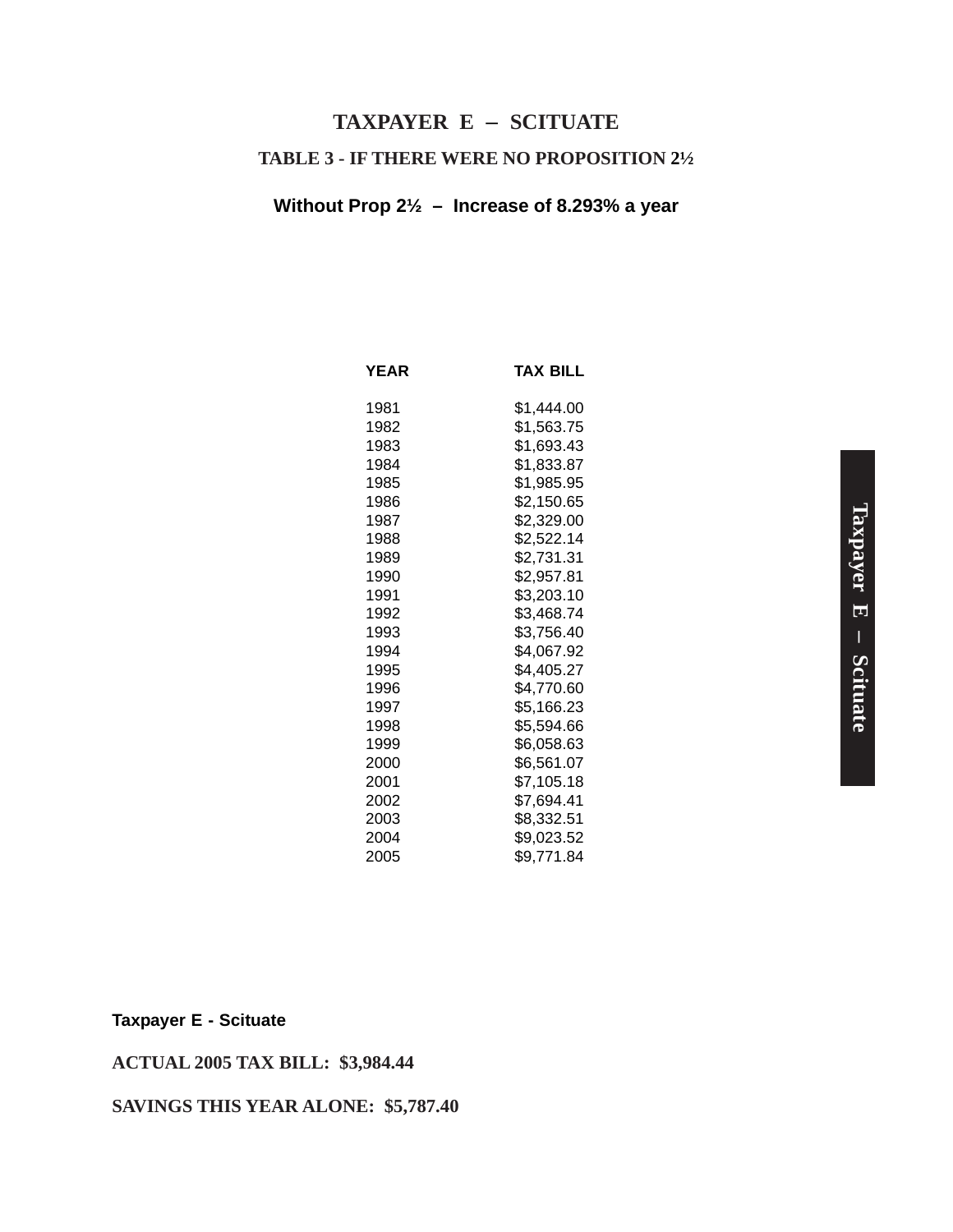#### **TAXPAYER F** – **ROCKPORT**

#### **TABLE 1 - BEFORE AND AFTER**

Taxpayer F - Rockport **YEAR TAX BILL**<br>Pre-Prop 2<sup>1</sup>/<sub>2</sub> *Pre-Prop* 2<sup>1</sup>/<sub>2</sub> *Pre-Prop* 2<sup>1</sup>/<sub>2</sub> *Pre-Prop* 2<sup>1</sup>/<sub>2</sub> *Pre-Prop* 2<sup>1</sup>/<sub>2</sub> *Pre-Prop* 2<sup>1</sup>/<sub>2</sub> *Pre-Prop* 2<sup>1</sup>/<sub>2</sub> *Pre-Prop* 2<sup>1</sup>/<sub>2</sub> *Pre-Prop* 2<sup>1</sup>/<sub>2</sub> *Pre-P*  $Pre-Prop 2<sub>2</sub>$ 

1980 \$2,515.20

**ANNUAL COMPOUNDING FACTOR AVERAGE ANNUAL % INCREASE** 7.985%

**RATIO**<br>  $\begin{array}{r} \textbf{RATION} = \text{Last year} \\ \textbf{10} = \text{Last year} \\ \text{Last year} \end{array}$  year  $10 =$  Last year minus first year<br> $1.0798476 = 10$ th root of  $2.1558796$ 

| Taxpayer F - Rockport<br>Post-Prop 21/2                                                            | <b>YEAR</b><br>1981<br>2005 | <b>TAX BILL</b><br>\$2,710.29<br>\$11,609.39                                                                             |
|----------------------------------------------------------------------------------------------------|-----------------------------|--------------------------------------------------------------------------------------------------------------------------|
| <b>RATIO</b><br># OF YEARS<br><b>ANNUAL COMPOUNDING FACTOR</b><br><b>AVERAGE ANNUAL % INCREASE</b> | 24<br>6.249%                | $4.2834494$ = Last year divided by first year<br>$=$ Last year minus first year<br>$1.0624897 = 24$ th root of 4.2834494 |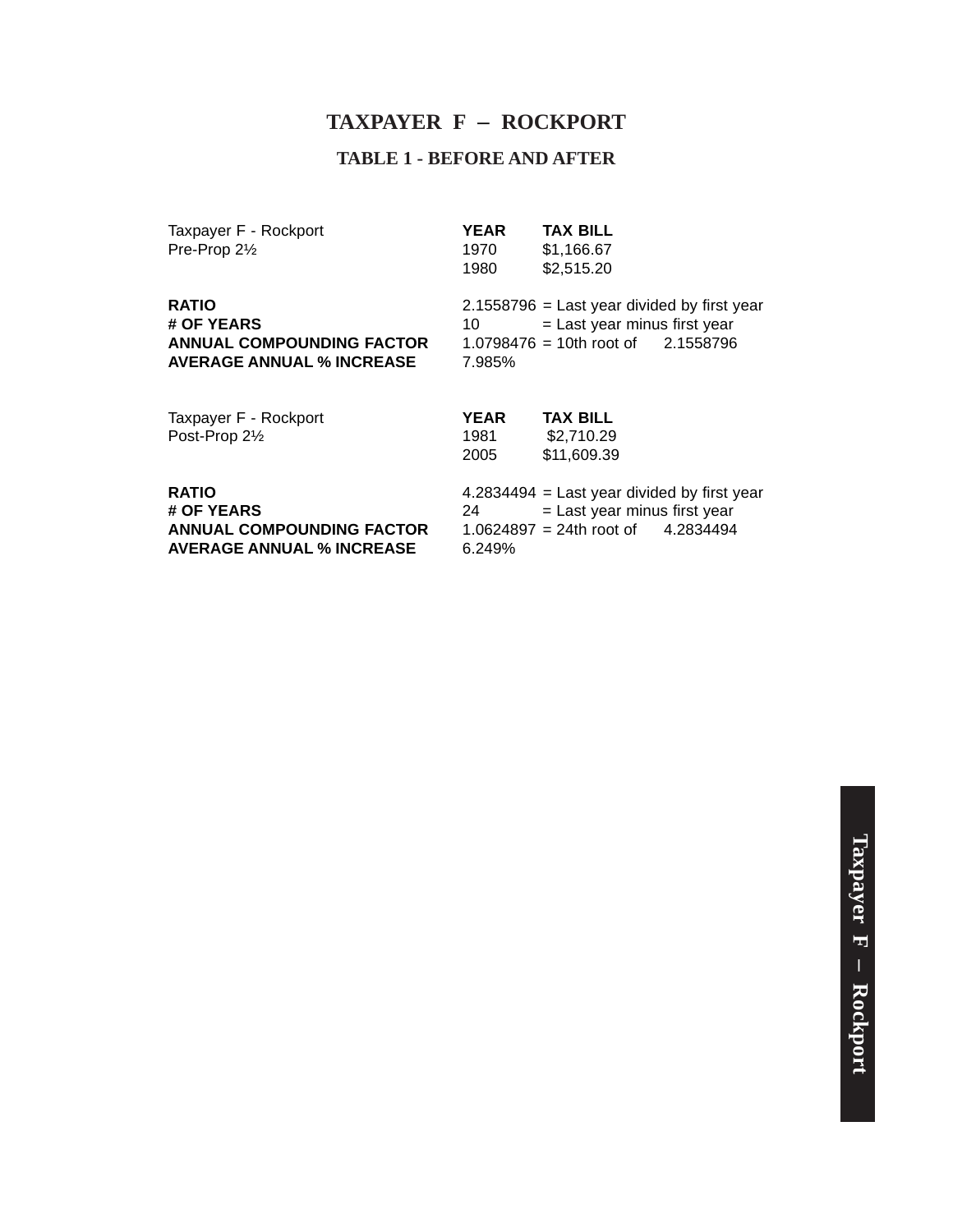#### **TAXPAYER F** – **ROCKPORT**

#### **TABLE 2 - PROPERTY TAXES PAID**

| <b>YEAR</b> | <b>VALUE</b> | <b>RATE</b> | <b>TAX BILL</b> |
|-------------|--------------|-------------|-----------------|
| 1970        | \$39,150     | \$29.80     | \$1,166.67      |
| 1971        | \$39,150     | \$32.00     | \$1,252.80      |
| 1972        | \$39,150     | \$33.00     | \$1,291.95      |
| 1973        | \$39,150     | \$37.00     | \$1,448.55      |
| 1974        | \$39,150     | \$18.00     | \$704.70        |
| 1975        | \$39,150     | \$39.50     | \$1,546.43      |
| 1976        | \$39,150     | \$49.30     | \$1,930.10      |
| 1977        | \$39,150     | \$50.00     | \$1,957.50      |
| 1978        | \$39,150     | \$54.50     | \$2,133.68      |
| 1979        | \$131,000    | \$19.60     | \$2,567.60      |
| 1980        | \$131,000    | \$19.20     | \$2,515.20      |
| 1981        | \$141,900    | \$19.10     | \$2,710.29      |
| 1982        | \$143,900    | \$19.20     | \$2,762.88      |
| 1983        | \$195,600    | \$15.65     | \$3,061.14      |
| 1984        | \$195,600    | \$16.06     | \$3,141.34      |
| 1985        | \$195,600    | \$16.30     | \$3,188.28      |
| 1986        | \$372,200    | \$11.20     | \$4,168.64      |
| 1987        | \$342,100    | \$12.00     | \$4,105.20      |
| 1988        | \$342,100    | \$12.15     | \$4,156.52      |
| 1989        | \$605,700    | \$6.72      | \$4,070.30      |
| 1990        | \$605,700    | \$7.62      | \$4,615.43      |
| 1991        | \$605,700    | \$9.75      | \$5,905.58      |
| 1992        | \$494,600    | \$10.76     | \$5,321.90      |
| 1993        | \$494,600    | \$11.23     | \$5,554.36      |
| 1994        | \$494,600    | \$11.89     | \$5,880.79      |
| 1995        | \$560,400    | \$12.43     | \$6,965.77      |
| 1996        | \$489,100    | \$12.80     | \$6,260.48      |
| 1997        | \$489,100    | \$14.36     | \$7,023.48      |
| 1998        | \$542,200    | \$15.46     | \$8,382.41      |
| 1999        | \$542,200    | \$15.73     | \$8,528.81      |
| 2000        | \$542,200    | \$15.88     | \$8,610.14      |
| 2001        | \$867,400    | \$11.61     | \$10,070.51     |
| 2002        | \$867,400    | \$11.90     | \$10,322.06     |
| 2003        | \$867,400    | \$12.15     | \$10,538.91     |
| 2004        | \$1,280,300  | \$8.78      | \$11,241.03     |
| 2005        | \$1,351,500  | \$8.59      | \$11,609.39     |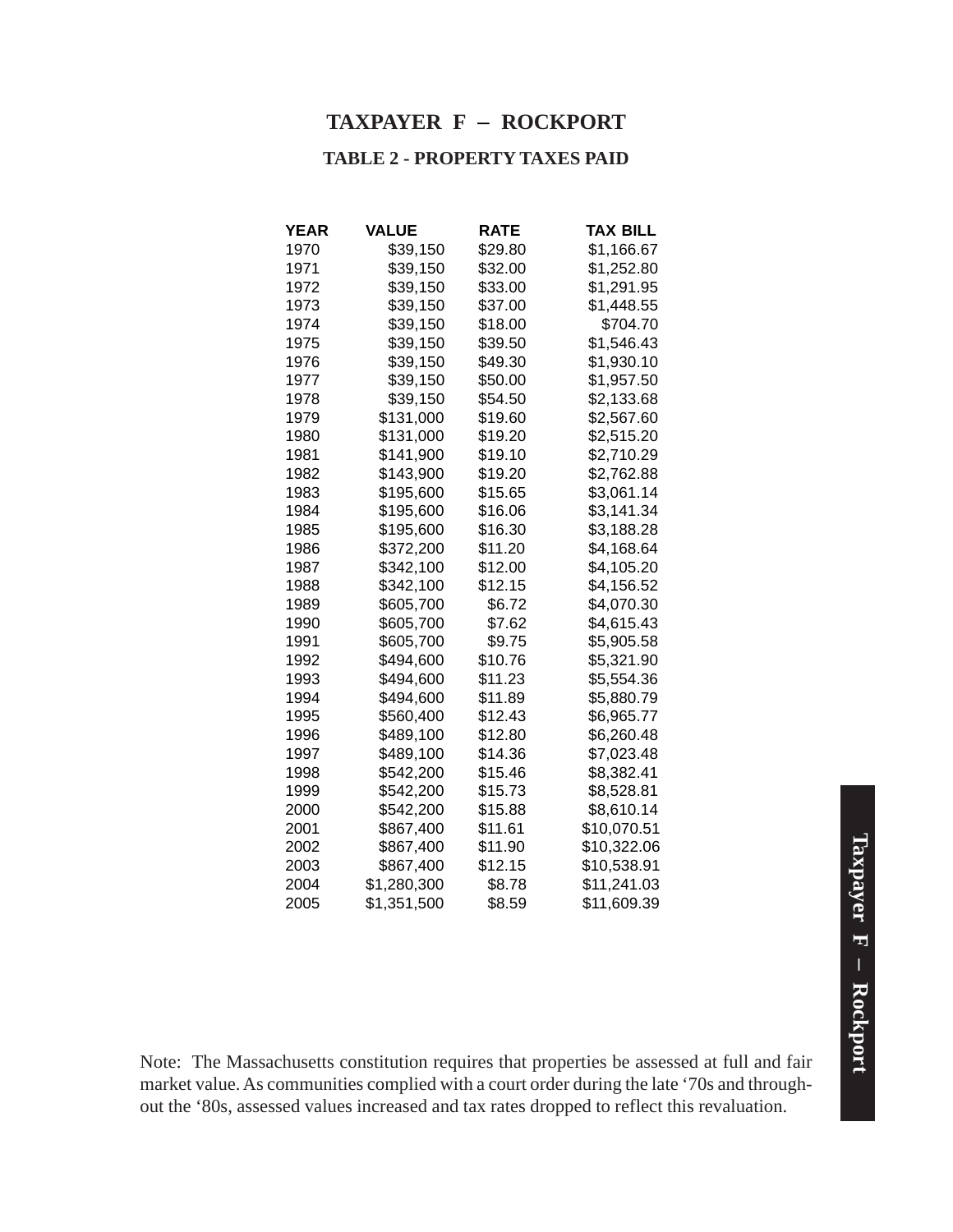# **TAXPAYER F** – **ROCKPORT**

#### **TABLE 3 - IF THERE WERE NO PROPOSITION 2½**

#### **Without Prop 2½ – Increase of 7.985% a year**

| YEAR | TAX BILL    |
|------|-------------|
| 1981 | \$2,710.29  |
| 1982 | \$2,926.71  |
| 1983 | \$3,160.40  |
| 1984 | \$3,412.76  |
| 1985 | \$3,685.27  |
| 1986 | \$3,979.54  |
| 1987 | \$4,297.31  |
| 1988 | \$4,640.45  |
| 1989 | \$5,010.99  |
| 1990 | \$5,411.11  |
| 1991 | \$5,843.19  |
| 1992 | \$6,309.77  |
| 1993 | \$6,813.61  |
| 1994 | \$7,357.67  |
| 1995 | \$7,945.18  |
| 1996 | \$8,579.60  |
| 1997 | \$9,264.69  |
| 1998 | \$10,004.47 |
| 1999 | \$10,803.33 |
| 2000 | \$11,665.97 |
| 2001 | \$12,597.50 |
| 2002 | \$13,603.41 |
| 2003 | \$14,689.64 |
| 2004 | \$15,862.61 |
| 2005 | \$17,129.24 |

#### **Taxpayer F - Rockport**

#### **ACTUAL 2005 TAX BILL: \$11,609.39**

#### **SAVINGS THIS YEAR ALONE: \$5,519.85**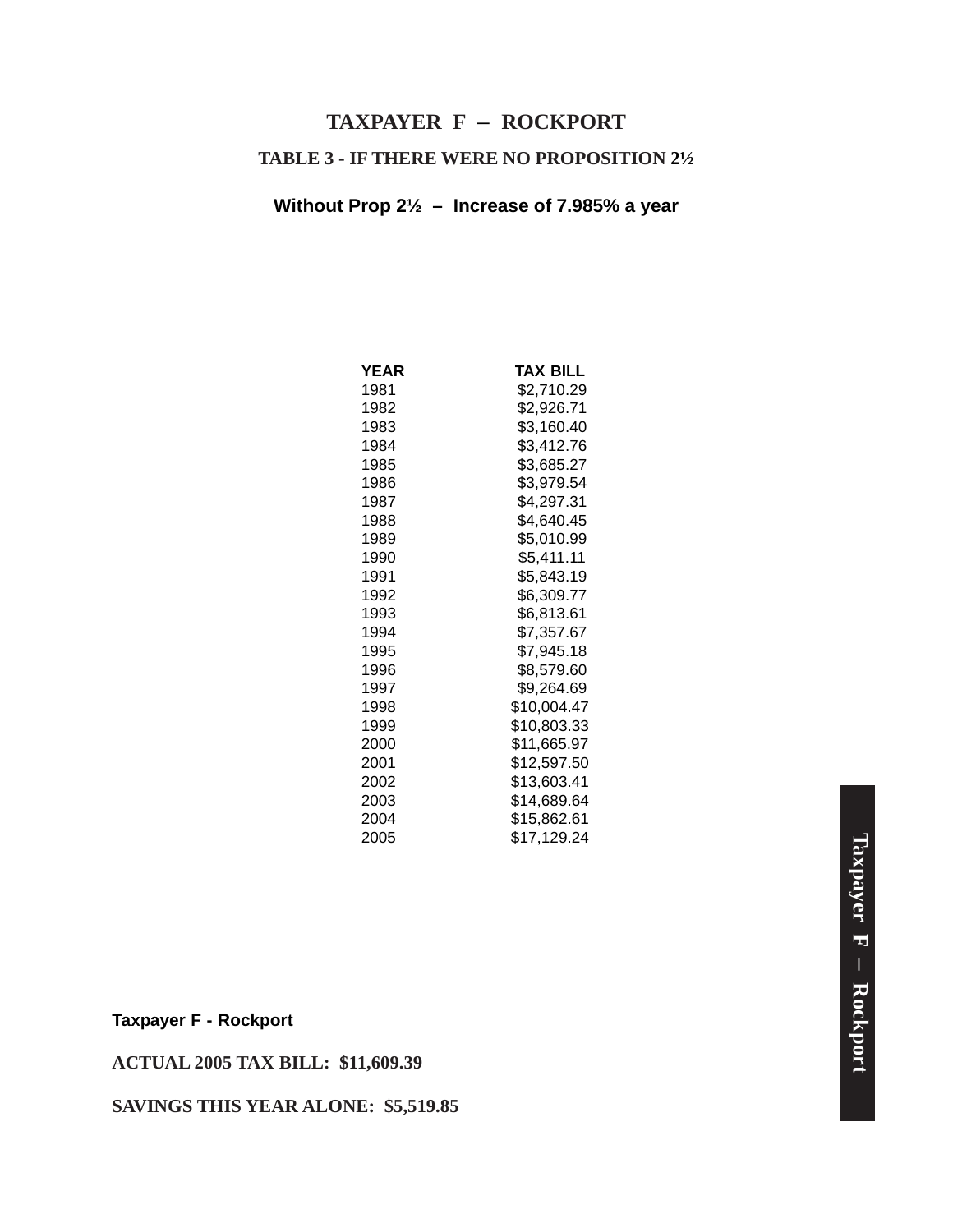#### **TAXPAYER G** – **SAUGUS**

#### **TABLE 1 - BEFORE AND AFTER**

Taxpayer G - Saugus<br> **Pre-Prop 2**<sup>/2</sup><br> **Pre-Prop 2**<sup>/2</sup><br> **Pre-Prop 2**<sup>/2</sup>  $Pre-Prop 2<sub>2</sub>$ 

1980 \$2,208.05

**ANNUAL COMPOUNDING FACTOR AVERAGE ANNUAL % INCREASE** 3.083%

**RATIO**<br> **# OF YEARS**<br> **# OF YEARS**<br> **10** The Last year minus first year  $10 =$  Last year minus first year<br> $1.0308335 = 10$  root of  $1.3548314$ 

| Taxpayer G - Saugus | <b>YEAR</b> | <b>TAX BILL</b>                        |
|---------------------|-------------|----------------------------------------|
| Post-Prop 21/2      | 1981        | \$2,614.90                             |
|                     | 2005        | \$3,246.76                             |
| <b>RATIO</b>        |             | 1.2416383 = Last year divided by first |
| # OF YEARS          | 24          | = Last year minus first year           |

**AVERAGE ANNUAL % INCREASE** 

first year **ANNUAL COMPOUNDING FACTOR** 1.0090588 = 24th root of 1.2416383<br>**AVERAGE ANNUAL % INCREASE** 0.906%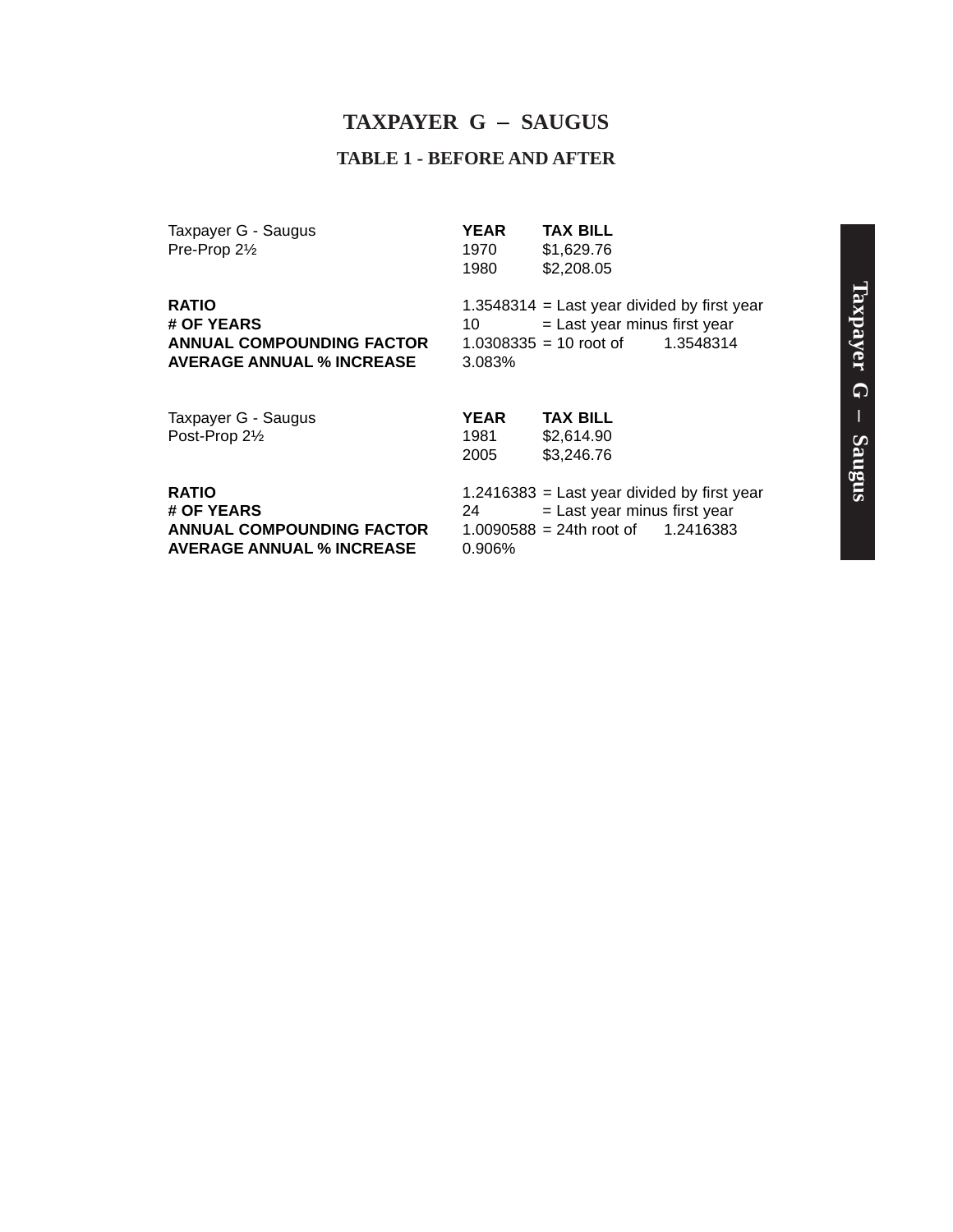#### **TAXPAYER G** – **SAUGUS**

#### **TABLE 2 - PROPERTY TAXES PAID**

| YEAR | VALUE     | RATE    | TAX BILL   |
|------|-----------|---------|------------|
| 1970 | \$46,300  | \$35.20 | \$1,629.76 |
| 1971 | \$46,300  | \$37.80 | \$1,750.14 |
| 1972 | \$39,500  | \$44.70 | \$1,765.65 |
| 1973 | \$39,500  | \$44.70 | \$1,765.65 |
| 1974 | \$39,500  | \$44.00 | \$1,738.00 |
| 1975 | \$39,500  | \$49.90 | \$1,971.05 |
| 1976 | \$39,500  | \$52.89 | \$2,089.16 |
| 1977 | \$39,500  | \$55.00 | \$2,172.50 |
| 1978 | \$39,500  | \$57.80 | \$2,283.10 |
| 1979 | \$39,500  | \$59.90 | \$2,366.05 |
| 1980 | \$39,500  | \$55.90 | \$2,208.05 |
| 1981 | \$39,500  | \$66.20 | \$2,614.90 |
| 1982 | \$88,000  | \$22.93 | \$2,017.84 |
| 1983 | \$88,000  | \$22.78 | \$2,004.64 |
| 1984 | \$116,200 | \$16.31 | \$1,895.22 |
| 1985 | \$116,200 | \$16.94 | \$1,968.43 |
| 1986 | \$116,200 | \$17.39 | \$2,020.72 |
| 1987 | \$187,000 | \$10.97 | \$2,051.39 |
| 1988 | \$187,000 | \$11.27 | \$2,107.49 |
| 1989 | \$187,000 | \$10.47 | \$1,957.89 |
| 1990 | \$214,900 | \$8.17  | \$1,755.73 |
| 1991 | \$214,900 | \$8.36  | \$1,796.56 |
| 1992 | \$193,400 | \$9.99  | \$1,932.07 |
| 1993 | \$192,000 | \$10.77 | \$2,067.84 |
| 1994 | \$193,400 | \$10.97 | \$2,121.60 |
| 1995 | \$194,700 | \$11.48 | \$2,235.16 |
| 1996 | \$195,500 | \$11.70 | \$2,287.35 |
| 1997 | \$195,500 | \$11.95 | \$2,336.23 |
| 1998 | \$189,100 | \$12.05 | \$2,278.66 |
| 1999 | \$201,500 | \$11.81 | \$2,379.72 |
| 2000 | \$206,700 | \$11.59 | \$2,395.65 |
| 2001 | \$220,400 | \$11.00 | \$2,424.40 |
| 2002 | \$256,200 | \$10.03 | \$2,569.69 |
| 2003 | \$307,300 | \$9.53  | \$2,928.57 |
| 2004 | \$346,900 | \$8.63  | \$2,993.75 |
| 2005 | \$389,300 | \$8.34  | \$3,246.76 |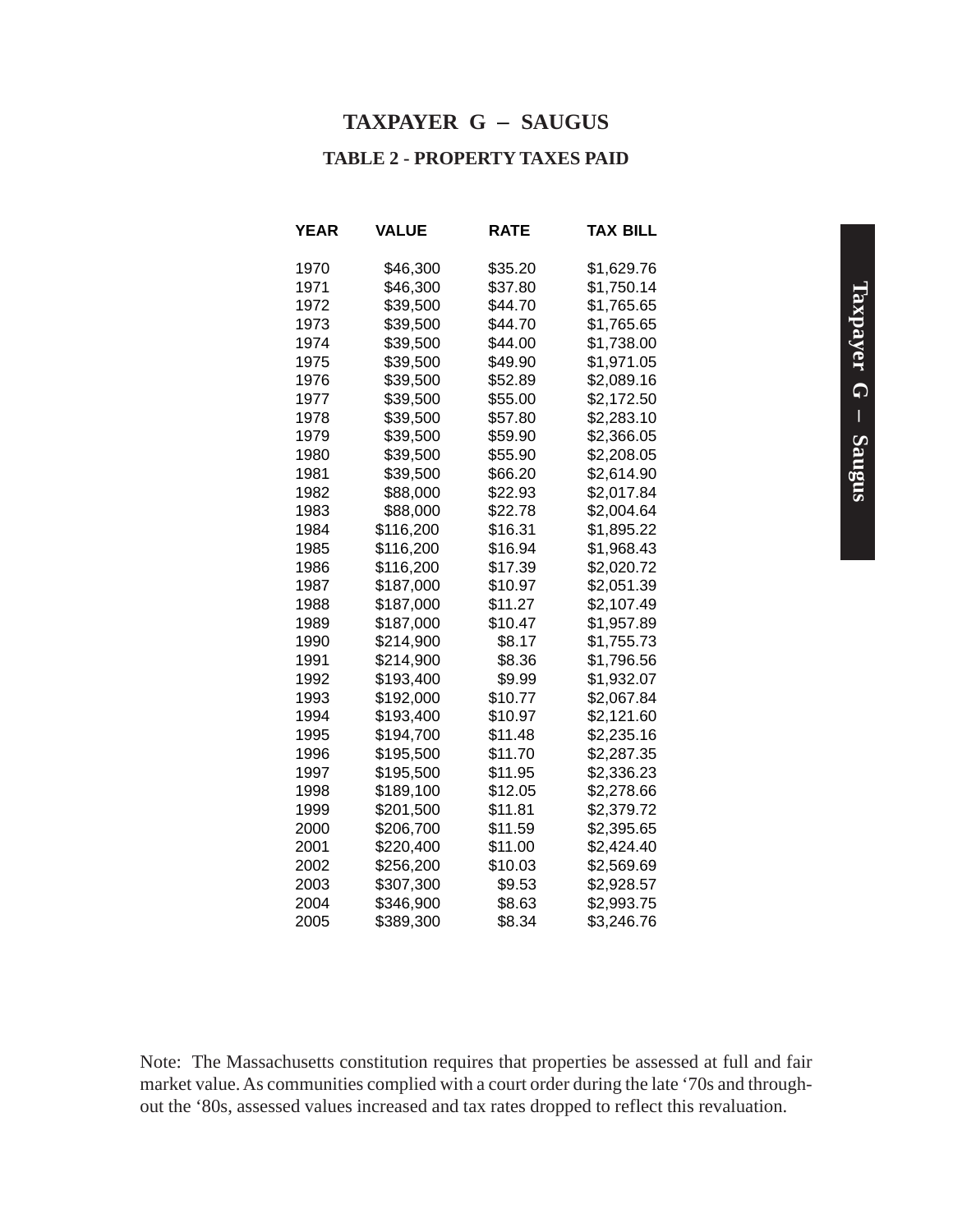#### **TAXPAYER G** – **SAUGUS**

#### **TABLE 3 - IF THERE WERE NO PROPOSITION 2½**

#### **Without Prop 2½ – Increase of 3.083% a year**

| <b>YEAR</b> | <b>TAX BILL</b> |
|-------------|-----------------|
| 1981        | \$2,614.90      |
| 1982        | \$2,695.52      |
| 1983        | \$2,778.62      |
| 1984        | \$2.864.29      |
| 1985        | \$2,952.59      |
| 1986        | \$3,043.62      |
| 1987        | \$3,137.45      |
| 1988        | \$3.234.18      |
| 1989        | \$3,333.89      |
| 1990        | \$3,436.68      |
| 1991        | \$3,542.63      |
| 1992        | \$3,651.85      |
| 1993        | \$3,764.43      |
| 1994        | \$3,880.49      |
| 1995        | \$4,000.13      |
| 1996        | \$4,123.45      |
| 1997        | \$4,250.58      |
| 1998        | \$4,381.62      |
| 1999        | \$4.516.71      |
| 2000        | \$4,655.96      |
| 2001        | \$4,799.50      |
| 2002        | \$4,947.47      |
| 2003        | \$5,100.00      |
| 2004        | \$5,257.23      |
| 2005        | \$5,419.31      |

#### **Taxpayer G - Saugus**

#### **ACTUAL 2005 TAX BILL: \$3,246.76**

#### **SAVINGS THIS YEAR ALONE: \$2,172.55**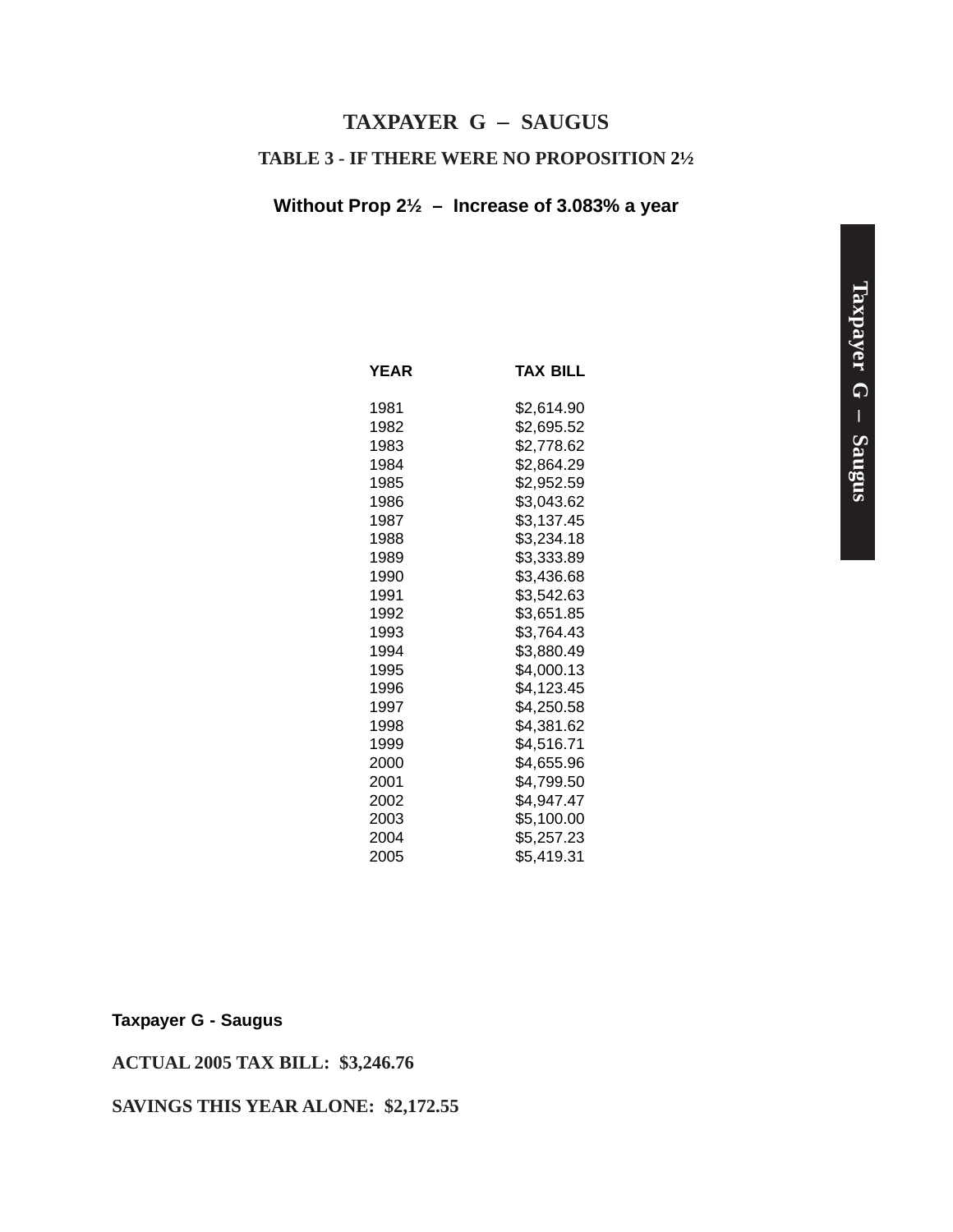#### **TAXPAYER H** – **BILLERICA**

#### **TABLE 1 - BEFORE AND AFTER**

| Taxpayer H - Billerica    |  |
|---------------------------|--|
| Pre-Prop 2 <sup>1/2</sup> |  |

**YEAR TAX BILL**<br>1970 \$521.64  $$521.64$ 1980 \$1,010.88

**ANNUAL COMPOUNDING FACTOR AVERAGE ANNUAL % INCREASE** 6.840%

**RATIO** 1.9378882 = Last year divided by first year<br> **# OF YEARS** 10 = Last year minus first year  $10 =$  Last year minus first year<br> $1.0683975 = 10$ th root of  $1.9378882$ 

| Taxpayer H - Billerica           | <b>YEAR</b> | <b>TAX BILL</b>                              |  |
|----------------------------------|-------------|----------------------------------------------|--|
| Post-Prop 21/2                   | 1981        | \$1,007.64                                   |  |
|                                  | 2005        | \$2,531.10                                   |  |
| <b>RATIO</b>                     |             | $2.511909$ = Last year divided by first year |  |
| # OF YEARS                       | 24          | = Last year minus first year                 |  |
| <b>ANNUAL COMPOUNDING FACTOR</b> |             | $1.0391227 = 24$ th root of 2.511909         |  |
| <b>AVERAGE ANNUAL % INCREASE</b> | 3.912%      |                                              |  |
|                                  |             |                                              |  |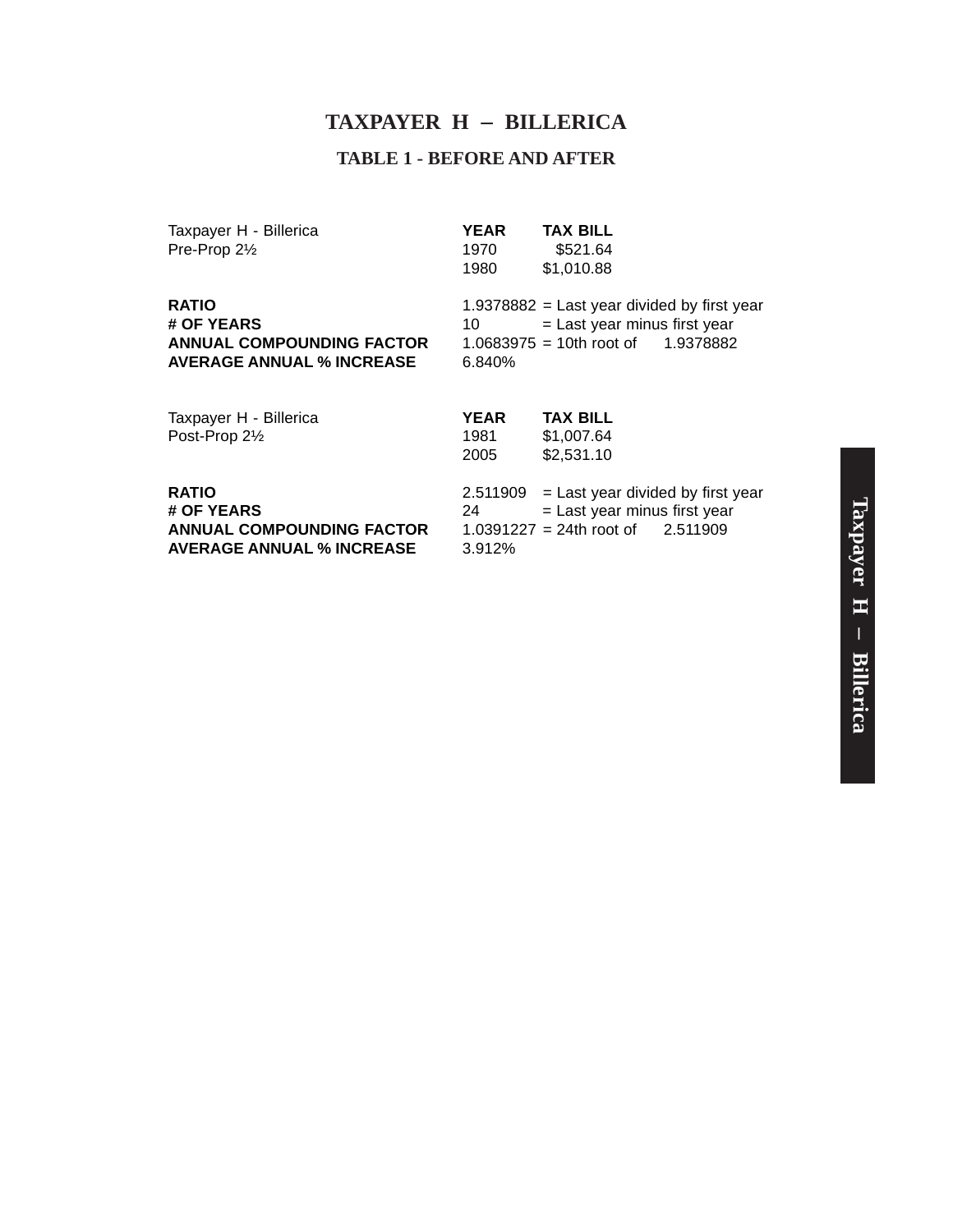#### **TAXPAYER H** – **BILLERICA**

#### **TABLE 2 - PROPERTY TAXES PAID**

| YEAR | VALUE     | <b>RATE</b> | TAX BILL   |
|------|-----------|-------------|------------|
| 1970 | \$3,240   | \$161.00    | \$521.64   |
| 1971 | \$3,240   | \$162.00    | \$524.88   |
| 1972 | \$3,240   | \$174.00    | \$563.76   |
| 1973 | \$3,240   | \$205.00    | \$664.20   |
| 1974 | \$3,240   | \$192.00    | \$622.08   |
| 1975 | \$3,240   | \$190.00    | \$615.60   |
| 1976 | \$3,240   | \$254.00    | \$822.96   |
| 1977 | \$3,240   | \$247.00    | \$800.28   |
| 1978 | \$3,240   | \$316.00    | \$1,023.84 |
| 1979 | \$3,240   | \$313.00    | \$1,014.12 |
| 1980 | \$3,240   | \$312.00    | \$1,010.88 |
| 1981 | \$3,240   | \$311.00    | \$1,007.64 |
| 1982 | \$44,200  | \$25.00     | \$1,105.00 |
| 1983 | \$44,200  | \$25.00     | \$1,105.00 |
| 1984 | \$44,200  | \$25.00     | \$1,105.00 |
| 1985 | \$53,500  | \$17.66     | \$944.81   |
| 1986 | \$53,500  | \$18.03     | \$964.61   |
| 1987 | \$53,500  | \$19.49     | \$1,042.72 |
| 1988 | \$115,600 | \$9.33      | \$1,078.55 |
| 1989 | \$115,600 | \$9.63      | \$1,113.23 |
| 1990 | \$115,600 | \$9.93      | \$1,147.91 |
| 1991 | \$118,300 | \$10.55     | \$1,248.07 |
| 1992 | \$111,200 | \$11.54     | \$1,283.25 |
| 1993 | \$108,000 | \$12.29     | \$1,327.32 |
| 1994 | \$103,700 | \$14.75     | \$1,529.58 |
| 1995 | \$100,300 | \$15.13     | \$1,517.54 |
| 1996 | \$100,300 | \$15.24     | \$1,528.57 |
| 1997 | \$104,000 | \$15.38     | \$1,599.52 |
| 1998 | \$105,300 | \$15.45     | \$1,626.89 |
| 1999 | \$114,200 | \$15.11     | \$1,725.56 |
| 2000 | \$133,700 | \$13.90     | \$1,858.43 |
| 2001 | \$137,400 | \$13.36     | \$1,835.66 |
| 2002 | \$156,800 | \$12.43     | \$1,949.02 |
| 2003 | \$183,300 | \$11.06     | \$2,027.30 |
| 2004 | \$209,600 | \$10.92     | \$2,288.83 |
| 2005 | \$230,100 | \$11.00     | \$2,531.10 |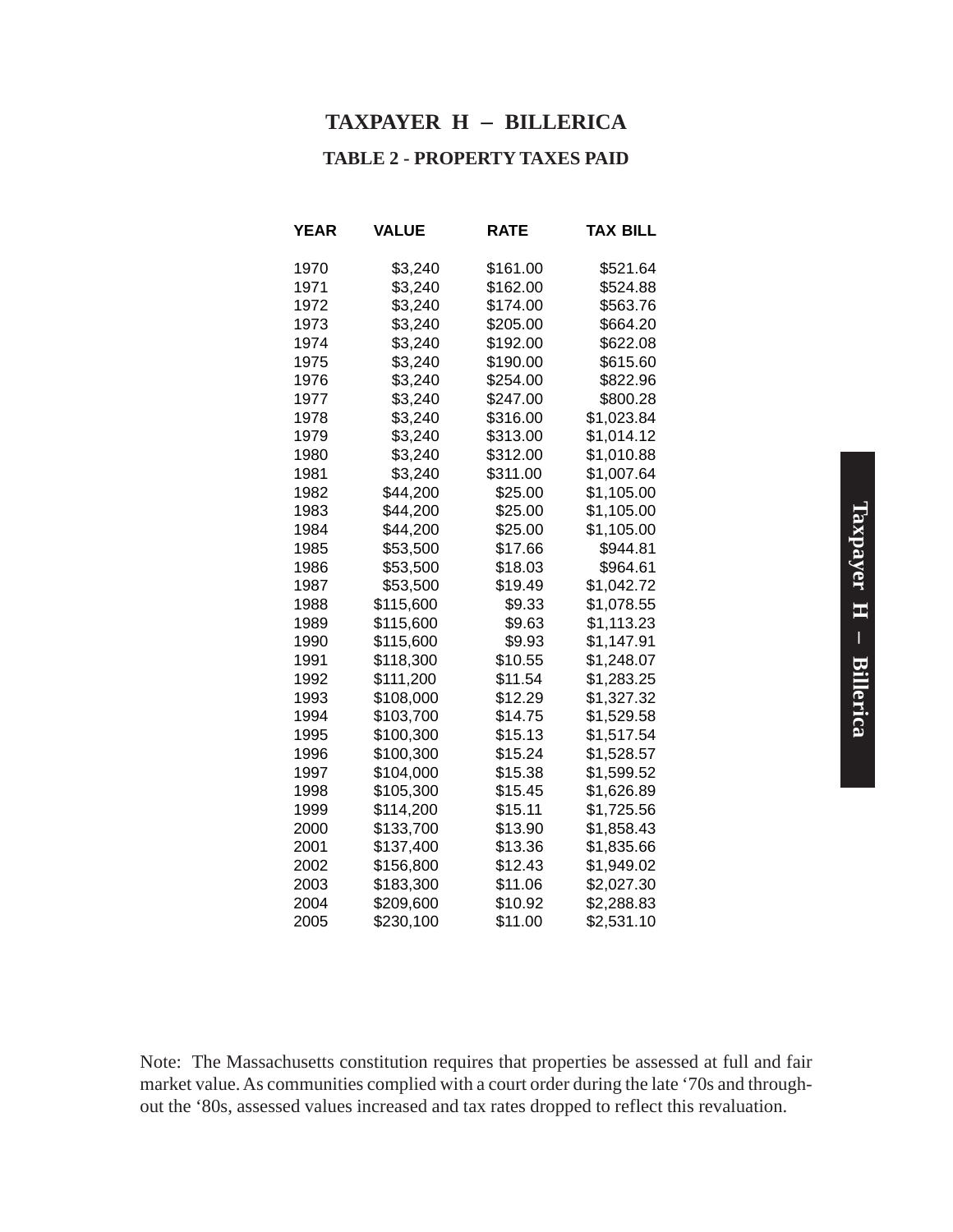## **TABLE 3 - IF THERE WERE NO PROPOSITION 2½ TAXPAYER H** – **BILLERICA**

#### **Without Prop 2½ – Increase of 6.84% a year**

| <b>YEAR</b> | <b>TAX BILL</b> |
|-------------|-----------------|
| 1981        | \$1,007.64      |
| 1982        | \$1,076.56      |
| 1983        | \$1,150.20      |
| 1984        | \$1,228.87      |
| 1985        | \$1,312.93      |
| 1986        | \$1,402.73      |
| 1987        | \$1,498.68      |
| 1988        | \$1,601.19      |
| 1989        | \$1,710.71      |
| 1990        | \$1,827.72      |
| 1991        | \$1,952.74      |
| 1992        | \$2,086.31      |
| 1993        | \$2,229.01      |
| 1994        | \$2,381.47      |
| 1995        | \$2,544.37      |
| 1996        | \$2,718.40      |
| 1997        | \$2,904.34      |
| 1998        | \$3,103.00      |
| 1999        | \$3,315.24      |
| 2000        | \$3,542.00      |
| 2001        | \$3,784.28      |
| 2002        | \$4,043.12      |
| 2003        | \$4,319.67      |
| 2004        | \$4,615.14      |
| 2005        | \$4,930.81      |

#### **Taxpayer H - Billerica**

#### **ACTUAL 2005 TAX BILL: \$2,531.10**

#### **SAVINGS THIS YEAR ALONE: \$2,399.71**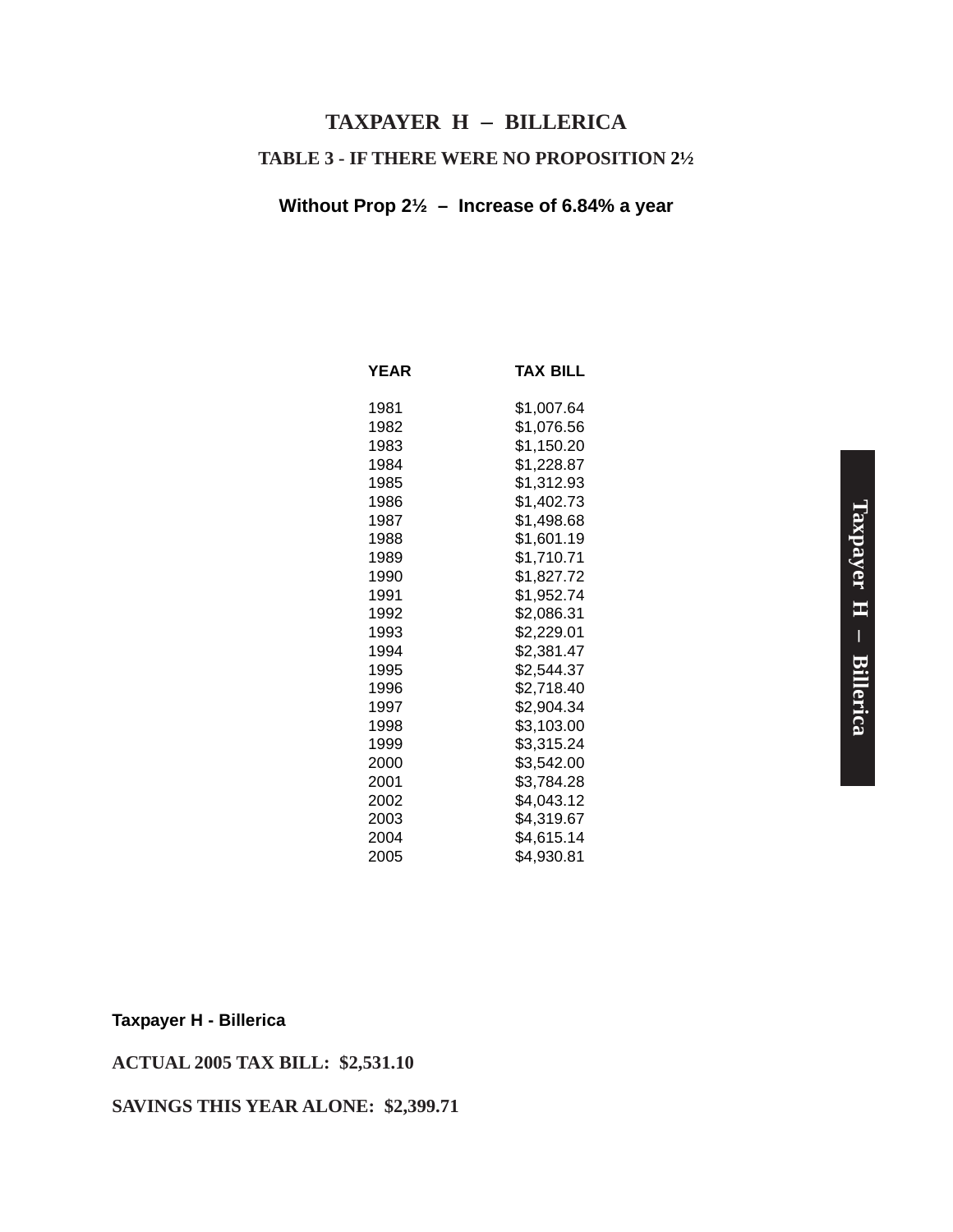### **TAXPAYER I** – **EAST BRIDGEWATER**

#### **TABLE 1 - BEFORE AND AFTER**

| Taxpayer I - East Bridgewater<br>Pre-Prop 21/2                                                     | <b>YEAR</b><br>1970<br>1980 | <b>TAX BILL</b><br>\$1,500.00<br>\$2,093.75                                                                                 |
|----------------------------------------------------------------------------------------------------|-----------------------------|-----------------------------------------------------------------------------------------------------------------------------|
| <b>RATIO</b><br># OF YEARS<br>ANNUAL COMPOUNDING FACTOR<br><b>AVERAGE ANNUAL % INCREASE</b>        | 10<br>3.391%                | $1.3958333$ = Last year divided by first year<br>$=$ Last year minus first year<br>$1.0339115 = 10$ th root of 1.3958333    |
| Taxpayer I - East Bridgewater<br>Post-Prop 21/2                                                    | <b>YEAR</b><br>1981<br>2005 | <b>TAX BILL</b><br>\$2,072.07<br>\$3,352.68                                                                                 |
| <b>RATIO</b><br># OF YEARS<br><b>ANNUAL COMPOUNDING FACTOR</b><br><b>AVERAGE ANNUAL % INCREASE</b> | 24<br>2.025%                | $1.6180341$ = Last year divided by first year<br>$=$ Last year minus first year<br>$1.0202529 = 24$ th root of<br>1.6180341 |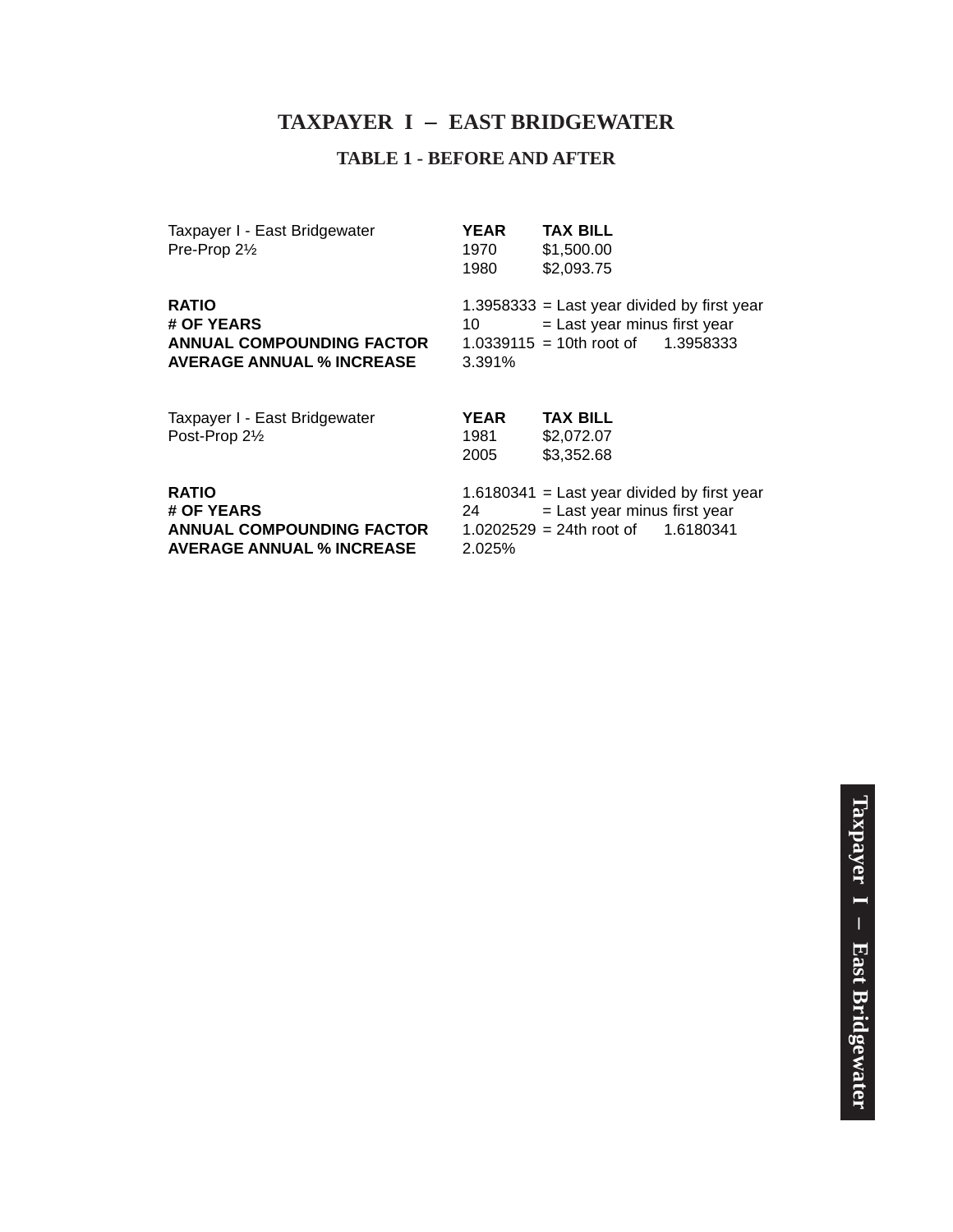#### **TAXPAYER I** – **EAST BRIDGEWATER**

#### **TABLE 2 - PROPERTY TAXES PAID**

| YEAR    | VALUE     | RATE    | TAX BILL   |
|---------|-----------|---------|------------|
| 1970    | \$31,250  | \$48.00 | \$1,500.00 |
| 1971    | \$31,250  | \$52.00 | \$1,625.00 |
| 1972    | \$31,250  | \$46.00 | \$1,437.50 |
| 1973    | \$31,250  | \$50.80 | \$1,587.50 |
| 1974 *  | \$31,250  |         | \$750.00   |
| 1974-75 | \$31,250  | \$76.20 | \$2,381.25 |
| 1976    | \$31,250  | \$55.00 | \$1,718.75 |
| 1977    | \$31,250  | \$57.50 | \$1,796.88 |
| 1978    | \$31,250  | \$71.00 | \$2,218.75 |
| 1979    | \$31,250  | \$68.00 | \$2,125.00 |
| 1980    | \$31,250  | \$67.00 | \$2,093.75 |
| 1981    | \$62,790  | \$33.00 | \$2,072.07 |
| 1982    | \$61,060  | \$26.00 | \$1,587.56 |
| 1983    | \$68,580  | \$23.49 | \$1,610.94 |
| 1984    | \$68,580  | \$24.02 | \$1,647.29 |
| 1985    | \$68,580  | \$25.00 | \$1,714.50 |
| 1986    | \$90,600  | \$19.25 | \$1,744.05 |
| 1987    | \$90,600  | \$19.66 | \$1,781.20 |
| 1988    | \$90,440  | \$20.00 | \$1,808.80 |
| 1989    | \$178,800 | \$10.74 | \$1,920.31 |
| 1990    | \$178,800 | \$11.11 | \$1,986.47 |
| 1991    | \$178,800 | \$12.18 | \$2,177.78 |
| 1992    | \$181,900 | \$12.79 | \$2,326.50 |
| 1993    | \$181,900 | \$13.17 | \$2,395.62 |
| 1994    | \$158,300 | \$15.06 | \$2,384.00 |
| 1995    | \$163,800 | \$15.41 | \$2,524.16 |
| 1996    | \$163,800 | \$15.88 | \$2,601.14 |
| 1997    | \$163,800 | \$16.44 | \$2,692.87 |
| 1998    | \$161,500 | \$16.44 | \$2,655.06 |
| 1999    | \$161,500 | \$17.51 | \$2,827.87 |
| 2000    | \$162,200 | \$17.98 | \$2,916.36 |
| 2001    | \$192,800 | \$15.38 | \$2,965.26 |
| 2002    | \$193,900 | \$15.75 | \$3,053.93 |
| 2003    | \$193,900 | \$15.48 | \$3,001.57 |
| 2004    | \$275,400 | \$10.86 | \$2,990.84 |
| 2005    | \$303,960 | \$11.03 | \$3,352.68 |

\* The tax rate for 1974 was apparently not set in time so the previous year's rate was applied for half a year and the amount made up in 1975.